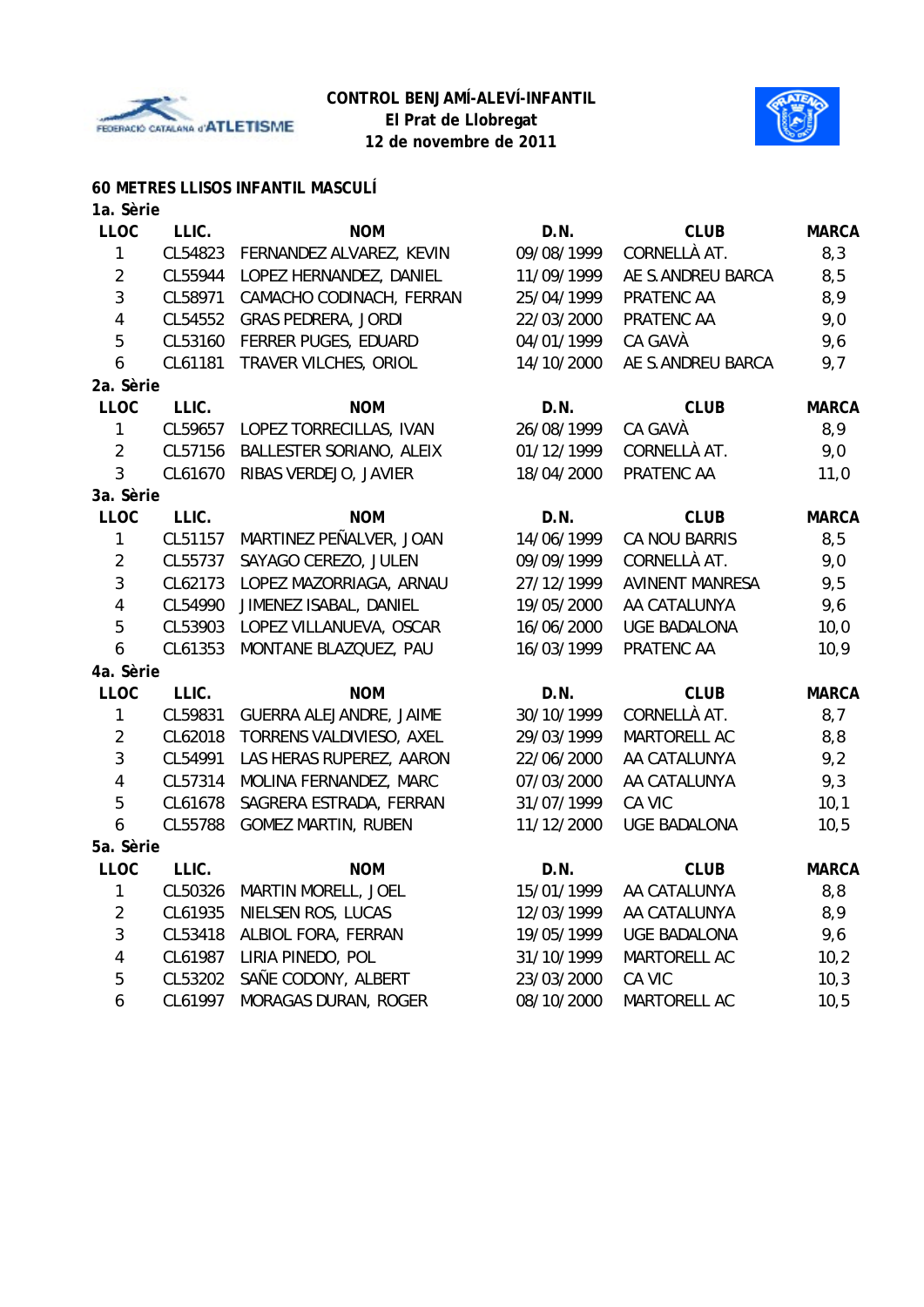

**12 de novembre de 2011**



| 6a. Sèrie               |         |                                |            |                     |              |
|-------------------------|---------|--------------------------------|------------|---------------------|--------------|
| <b>LLOC</b>             | LLIC.   | <b>NOM</b>                     | D.N.       | <b>CLUB</b>         | <b>MARCA</b> |
| 1                       | CL62874 | THIO DOMINGO, SASHA            | 23/05/1999 | <b>CA CANALETES</b> | 8,8          |
| $\overline{2}$          | CL53164 | PEREZ GARRIDO, SERGIO          | 05/01/2000 | CA GAVÀ             | 9,1          |
| $\mathbf{3}$            | CL60805 | STUTZBARTH CATALAN, ADRIAN     | 21/04/1999 | <b>CA CANALETES</b> | 9,4          |
| $\overline{4}$          | CL62001 | NAVARRO GUZMAN, GUILLEM        | 03/11/2000 | MARTORELL AC        | 9,5          |
| 5                       | CL53415 | LOPEZ CASAS, IGNASI            | 24/04/1999 | AA CATALUNYA        | 10,0         |
| 6                       | CL60308 | GONZALEZ PAHISSA, XAVIER       | 15/02/2000 | AA CATALUNYA        | 10,1         |
| 7a. Sèrie               |         |                                |            |                     |              |
| <b>LLOC</b>             | LLIC.   | <b>NOM</b>                     | D.N.       | <b>CLUB</b>         | <b>MARCA</b> |
| $\mathbf{1}$            | CL61606 | QUEROL PLA, JOAN               | 08/03/1999 | AA CATALUNYA        | 9,0          |
| $\sqrt{2}$              | CL52987 | RODRIGUEZ SEGURA, JOEL         | 02/12/1999 | AA CATALUNYA        | 9,2          |
| 3                       | CL54695 | MORENO PUIG, ORIOL             | 19/09/1999 | CA CANALETES        | 10,3         |
| $\overline{4}$          | CL61605 | GARCIA GONZALEZ, ALVARO        | 01/12/1999 | AA CATALUNYA        | 10,4         |
| 5                       | CL62830 | ESTEBAN MARTIN, CARLOS         | 30/10/2000 | <b>CA CANALETES</b> | 10,7         |
| $\boldsymbol{6}$        | CL56201 | FERRER GARCIA, POL             | 13/05/1999 | CA GAVÀ             | 10,8         |
| 8a. Sèrie               |         |                                |            |                     |              |
| <b>LLOC</b>             | LLIC.   | <b>NOM</b>                     | D.N.       | <b>CLUB</b>         | <b>MARCA</b> |
| $\mathbf{1}$            | CL62854 | MORILLO GIL, VICTOR            | 07/06/1999 | <b>CA CANALETES</b> | 9,3          |
| $\overline{2}$          | CL59658 | GARRALAGA ALVAREZ, JULEN       | 01/07/1999 | CA GAVÀ             | 9,5          |
| $\mathbf{3}$            | CL62879 | VIEIRA POBLET, MATEU           | 07/09/1999 | <b>CA CANALETES</b> | 9,5          |
| $\overline{4}$          | CL60338 | RUIZ QUERO, ALEJANDRO          | 02/12/1999 | AA CATALUNYA        | 10,0         |
| 5                       | CL60348 | VALLMAJO FERRER, RAUL          | 12/05/1999 | AA CATALUNYA        | 10,1         |
| 6                       | CL55008 | GARCIA CASALENGUA, ALBERT      | 26/09/1999 | AA CATALUNYA        | 10,5         |
| 9a. Sèrie               |         |                                |            |                     |              |
| <b>LLOC</b>             | LLIC.   | <b>NOM</b>                     | D.N.       | <b>CLUB</b>         | <b>MARCA</b> |
| $\mathbf{1}$            | CL61890 | IBAÑEZ FERNANDEZ, ISAAC        | 03/02/1999 | <b>CA CANALETES</b> | 8,8          |
| $\overline{c}$          | CL55006 | ABELLO SIMON, PAU              | 11/12/1999 | AA CATALUNYA        | 9,6          |
| $\mathbf{3}$            | CL62831 | GARCIA RUEDA, OSCAR            | 21/07/2000 | CA CANALETES        | 9,8          |
| $\overline{4}$          | CL61798 | SALIDO PONS, ADRIA             | 10/01/2000 | <b>UGE BADALONA</b> | 10,2         |
| 5                       | CL57315 | POMBO HILLENIUS, GABRIEL       | 30/07/1999 | AA CATALUNYA        | 10,3         |
| 10a. Sèrie              |         |                                |            |                     |              |
| LLOC                    | LLIC.   | <b>NOM</b>                     | D.N.       | <b>CLUB</b>         | <b>MARCA</b> |
| $\mathbf{1}$            |         | CL62264 SERRES MARTINEZ, KEVIN | 10/04/1999 | CA SANT JUST        | 8,5          |
| $\overline{c}$          | CL54460 | <b>BARRUBES MASIP, XAVIER</b>  | 23/04/2000 | CA CANALETES        | 8,7          |
| $\mathbf{3}$            | CL59515 | <b>VIVES EJEA, LLUIS</b>       | 26/03/1999 | FC BARCELONA        | 9,3          |
| $\overline{\mathbf{4}}$ | CL53933 | ORIVE VIDAL, PAU               | 23/05/2000 | CA CANALETES        | 10,0         |
| 5                       | CL61892 | OBRERO GRANADA, MARC           | 15/06/2000 | CA CANALETES        | 10,2         |
| 6                       | CL57851 | FIGUEROLA AGUADO, CARLES       | 14/07/2000 | <b>UGE BADALONA</b> | 10,4         |
| 11a. Sèrie              |         |                                |            |                     |              |
| <b>LLOC</b>             | LLIC.   | <b>NOM</b>                     | D.N.       | <b>CLUB</b>         | <b>MARCA</b> |
| 1                       | CL56955 | PRIETO BLASCO, OSCAR           | 20/05/1999 | FC BARCELONA        | 8,9          |
| $\overline{2}$          | CL56953 | <b>GRACIA GASULLA, ALEX</b>    | 20/12/2000 | FC BARCELONA        | 9,6          |
| 3                       | CL56954 | SABAT MARTI, PAU               | 22/06/1999 | FC BARCELONA        | 9,8          |
| $\overline{4}$          | CL53936 | ROTAECHE VILLANUEVA, RAUL      | 22/11/2000 | CA CANALETES        | 9,9          |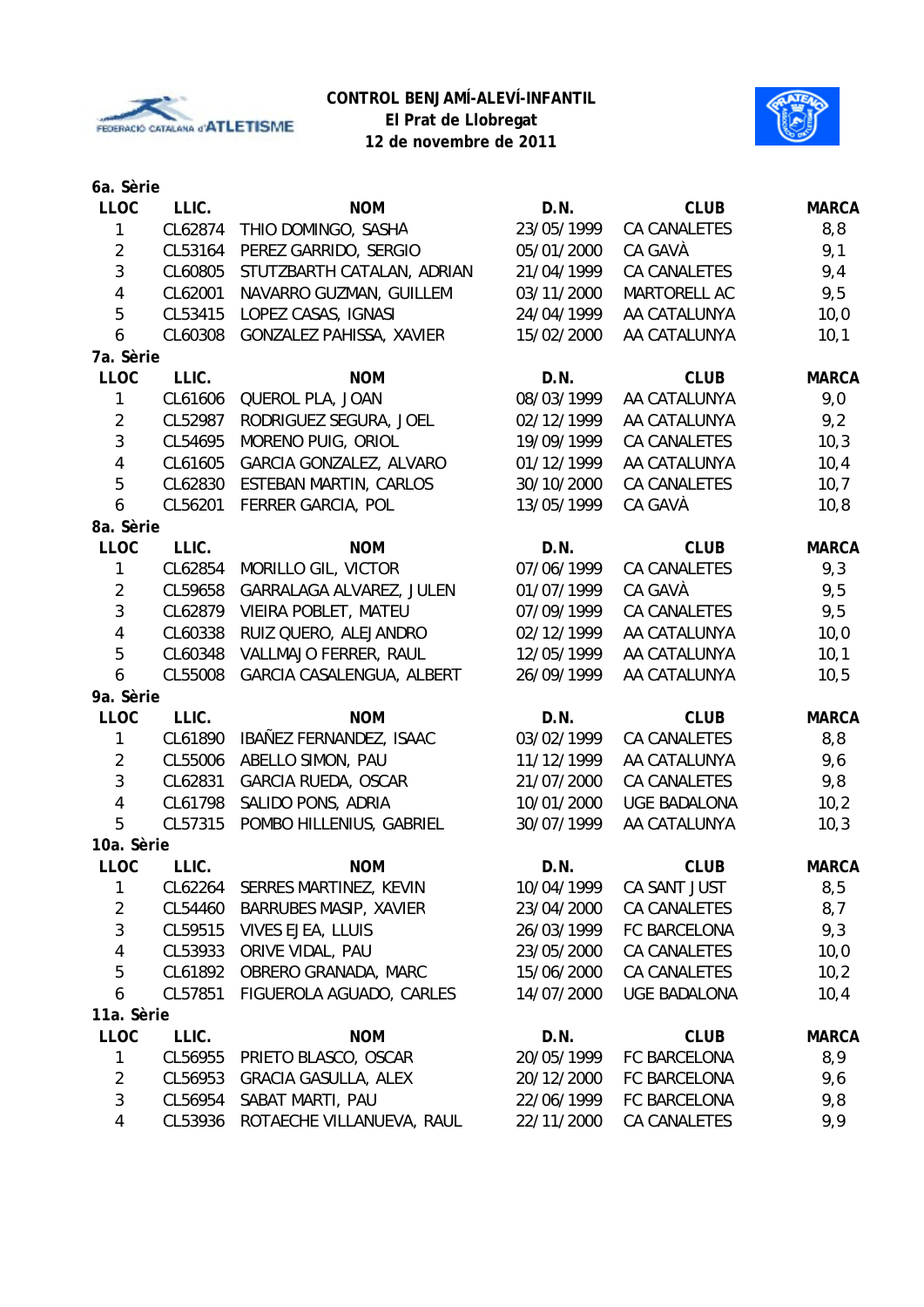



## **1000 METRES LLISOS INFANTIL MASCULÍ**

| 1a. Sèrie                |         |                            |            |                     |              |
|--------------------------|---------|----------------------------|------------|---------------------|--------------|
| <b>LLOC</b>              | LLIC.   | <b>NOM</b>                 | D.N.       | <b>CLUB</b>         | <b>MARCA</b> |
| 1                        | CL59011 | SAEZ SADORNIL, CARLOS      | 27/01/1999 | CA CANALETES        | 3, 12, 7     |
| $\overline{2}$           | CL53933 | ORIVE VIDAL, PAU           | 23/05/2000 | CA CANALETES        | 3, 16, 0     |
| 3                        | CL61606 | QUEROL PLA, JOAN           | 08/03/1999 | AA CATALUNYA        | 3, 19, 6     |
| $\overline{\mathcal{A}}$ | CL57926 | JULIA ROSSELL, JORDI       | 23/08/2000 | CA NOU BARRIS       | 3, 19, 6     |
| 5                        | CL59657 | LOPEZ TORRECILLAS, IVAN    | 26/08/1999 | CA GAVÀ             | 3, 24, 8     |
| 6                        | CL54751 | <b>BLAS ESCUTE, ROGER</b>  | 26/05/2000 | CA NOU BARRIS       | 3,28,0       |
| 7                        | CL54990 | JIMENEZ ISABAL, DANIEL     | 19/05/2000 | AA CATALUNYA        | 3, 28, 3     |
| $\, 8$                   | CL62018 | TORRENS VALDIVIESO, AXEL   | 29/03/1999 | MARTORELL AC        | 3, 29, 9     |
| 9                        | CL62001 | NAVARRO GUZMAN, GUILLEM    | 03/11/2000 | MARTORELL AC        | 3, 30, 2     |
| 10                       | CL53415 | LOPEZ CASAS, IGNASI        | 24/04/1999 | AA CATALUNYA        | 3,30,9       |
| 11                       | CL62874 | THIO DOMINGO, SASHA        | 23/05/1999 | CA CANALETES        | 3,42,6       |
| 12                       | CL61678 | SAGRERA ESTRADA, FERRAN    | 31/07/1999 | CA VIC              | 3,47,0       |
| 13                       | CL61605 | GARCIA GONZALEZ, ALVARO    | 01/12/1999 | AA CATALUNYA        | 3,51,0       |
| 14                       | CL57315 | POMBO HILLENIUS, GABRIEL   | 30/07/1999 | AA CATALUNYA        | 3,54,4       |
| 15                       | CL61997 | MORAGAS DURAN, ROGER       | 08/10/2000 | MARTORELL AC        | 3,56,8       |
| 16                       | CL55008 | GARCIA CASALENGUA, ALBERT  | 26/09/1999 | AA CATALUNYA        | 4,00,5       |
| 2a. Sèrie                |         |                            |            |                     |              |
|                          |         |                            |            |                     |              |
| <b>LLOC</b>              | LLIC.   | <b>NOM</b>                 | D.N.       | <b>CLUB</b>         | <b>MARCA</b> |
| 1                        | CL54991 | LAS HERAS RUPEREZ, AARON   | 22/06/2000 | AA CATALUNYA        | 3,09,4       |
| $\overline{2}$           | CL54823 | FERNANDEZ ALVAREZ, KEVIN   | 09/08/1999 | CORNELLÀ AT.        | 3, 10, 8     |
| $\sqrt{3}$               | CL50326 | MARTIN MORELL, JOEL        | 15/01/1999 | AA CATALUNYA        | 3, 19, 7     |
| 4                        | CL57314 | MOLINA FERNANDEZ, MARC     | 07/03/2000 | AA CATALUNYA        | 3, 21, 6     |
| 5                        | CL52987 | RODRIGUEZ SEGURA, JOEL     | 02/12/1999 | AA CATALUNYA        | 3, 26, 3     |
| 6                        | CL62879 | VIEIRA POBLET, MATEU       | 07/09/1999 | CA CANALETES        | 3, 30, 1     |
| $\overline{7}$           | CL55006 | ABELLO SIMON, PAU          | 11/12/1999 | AA CATALUNYA        | 3,32,0       |
| 8                        | CL60338 | RUIZ QUERO, ALEJANDRO      | 02/12/1999 | AA CATALUNYA        | 3, 37, 5     |
| 9                        | CL55788 | <b>GOMEZ MARTIN, RUBEN</b> | 11/12/2000 | <b>UGE BADALONA</b> | 3,38,9       |
| 10                       | CL60348 | VALLMAJO FERRER, RAUL      | 12/05/1999 | AA CATALUNYA        | 3,47,1       |
| 11                       | CL53418 | ALBIOL FORA, FERRAN        | 19/05/1999 | <b>UGE BADALONA</b> | 3,47,9       |
| 12                       |         | CL61935 NIELSEN ROS, LUCAS | 12/03/1999 | AA CATALUNYA        | 3,48,9       |
| 13                       | CL60308 | GONZALEZ PAHISSA, XAVIER   | 15/02/2000 | AA CATALUNYA        | 3,52,9       |
| 14                       | CL57851 | FIGUEROLA AGUADO, CARLES   | 14/07/2000 | <b>UGE BADALONA</b> | 3,53,9       |
| 15                       | CL53903 | LOPEZ VILLANUEVA, OSCAR    | 16/06/2000 | <b>UGE BADALONA</b> | 4,01,4       |
| 16                       | CL61798 | SALIDO PONS, ADRIA         | 10/01/2000 | <b>UGE BADALONA</b> | 4,14,9       |
| 17                       | CL61987 | LIRIA PINEDO, POL          | 31/10/1999 | MARTORELL AC        | 4,23,9       |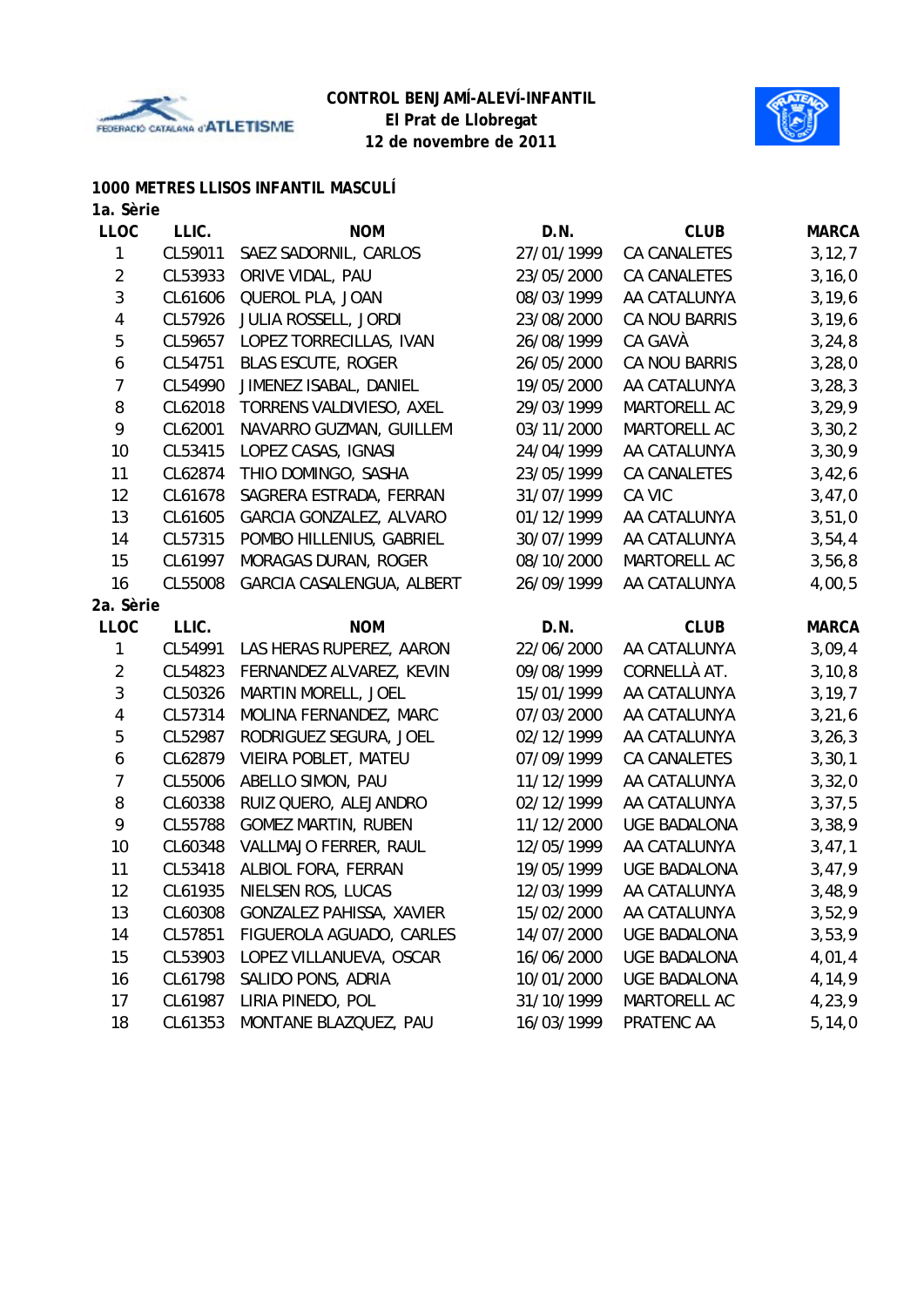



## **60 METRES TANQUES INFANTIL MASCULÍ**

| 1a. Sèrie      |         |                            |            |                        |              |
|----------------|---------|----------------------------|------------|------------------------|--------------|
| <b>LLOC</b>    | LLIC.   | <b>NOM</b>                 | D.N.       | <b>CLUB</b>            | <b>MARCA</b> |
| 1              | CL59657 | LOPEZ TORRECILLAS, IVAN    | 26/08/1999 | CA GAVÀ                | 10, 8        |
| $\overline{2}$ | CL59831 | GUERRA ALEJANDRE, JAIME    | 30/10/1999 | CORNELLÀ AT.           | 11,1         |
| 3              | CL59515 | VIVES EJEA, LLUIS          | 26/03/1999 | FC BARCELONA           | 11,5         |
| $\overline{4}$ | CL54991 | LAS HERAS RUPEREZ, AARON   | 22/06/2000 | AA CATALUNYA           | 11,6         |
| 5              | CL55006 | ABELLO SIMON, PAU          | 11/12/1999 | AA CATALUNYA           | 12,1         |
| 6              | CL54552 | <b>GRAS PEDRERA, JORDI</b> | 22/03/2000 | PRATENC AA             | 12,3         |
| 2a. Sèrie      |         |                            |            |                        |              |
| <b>LLOC</b>    | LLIC.   | <b>NOM</b>                 | D.N.       | <b>CLUB</b>            | <b>MARCA</b> |
| 1              | CL50326 | MARTIN MORELL, JOEL        | 15/01/1999 | AA CATALUNYA           | 10,9         |
| $\overline{2}$ | CL61606 | QUEROL PLA, JOAN           | 08/03/1999 | AA CATALUNYA           | 12,1         |
| 3              | CL57156 | BALLESTER SORIANO, ALEIX   | 01/12/1999 | CORNELLÀ AT.           | 12,1         |
| $\overline{4}$ | CL57314 | MOLINA FERNANDEZ, MARC     | 07/03/2000 | AA CATALUNYA           | 12,2         |
| 5              | CL52987 | RODRIGUEZ SEGURA, JOEL     | 02/12/1999 | AA CATALUNYA           | 12,3         |
| 6              | CL53160 | FERRER PUGES, EDUARD       | 04/01/1999 | CA GAVÀ                | 12,7         |
| 3a. Sèrie      |         |                            |            |                        |              |
| <b>LLOC</b>    | LLIC.   | <b>NOM</b>                 | D.N.       | <b>CLUB</b>            | <b>MARCA</b> |
| 1              | CL54823 | FERNANDEZ ALVAREZ, KEVIN   | 09/08/1999 | CORNELLÀ AT.           | 12,0         |
| $\overline{2}$ | CL53164 | PEREZ GARRIDO, SERGIO      | 05/01/2000 | CA GAVÀ                | 12,6         |
| 3              | CL53418 | ALBIOL FORA, FERRAN        | 19/05/1999 | <b>UGE BADALONA</b>    | 13,3         |
| $\overline{4}$ | CL59658 | GARRALAGA ALVAREZ, JULEN   | 01/07/1999 | CA GAVÀ                | 13,6         |
| 5              | CL54990 | JIMENEZ ISABAL, DANIEL     | 19/05/2000 | AA CATALUNYA           | 13,9         |
| 6              | CL60308 | GONZALEZ PAHISSA, XAVIER   | 15/02/2000 | AA CATALUNYA           | 14,3         |
| 4a. Sèrie      |         |                            |            |                        |              |
| <b>LLOC</b>    | LLIC.   | <b>NOM</b>                 | D.N.       | <b>CLUB</b>            | <b>MARCA</b> |
| 1              | CL59701 | BLASCO BEN ITO, ORIOL      | 09/09/1999 | CA NOU BARRIS          | 11,4         |
| $\overline{2}$ | CL62173 | LOPEZ MAZORRIAGA, ARNAU    | 27/12/1999 | <b>AVINENT MANRESA</b> | 13,2         |
| 3              | CL55737 | SAYAGO CEREZO, JULEN       | 09/09/1999 | CORNELLÀ AT.           | 13,3         |
| 4              | CL57315 | POMBO HILLENIUS, GABRIEL   | 30/07/1999 | AA CATALUNYA           | 13,5         |
| 5              | CL60348 | VALLMAJO FERRER, RAUL      | 12/05/1999 | AA CATALUNYA           | 13,9         |
| 6              | CL55008 | GARCIA CASALENGUA, ALBERT  | 26/09/1999 | AA CATALUNYA           | 15,3         |
| 5a. Sèrie      |         |                            |            |                        |              |
| <b>LLOC</b>    | LLIC.   | <b>NOM</b>                 | D.N.       | <b>CLUB</b>            | <b>MARCA</b> |
| 1              | CL61678 | SAGRERA ESTRADA, FERRAN    | 31/07/1999 | CA VIC                 | 12,8         |
| $\overline{2}$ | CL53202 | SAÑE CODONY, ALBERT        | 23/03/2000 | CA VIC                 | 13,0         |
| 3              | CL60338 | RUIZ QUERO, ALEJANDRO      | 02/12/1999 | AA CATALUNYA           | 13,7         |
| 4              | CL61605 | GARCIA GONZALEZ, ALVARO    | 01/12/1999 | AA CATALUNYA           | 14,7         |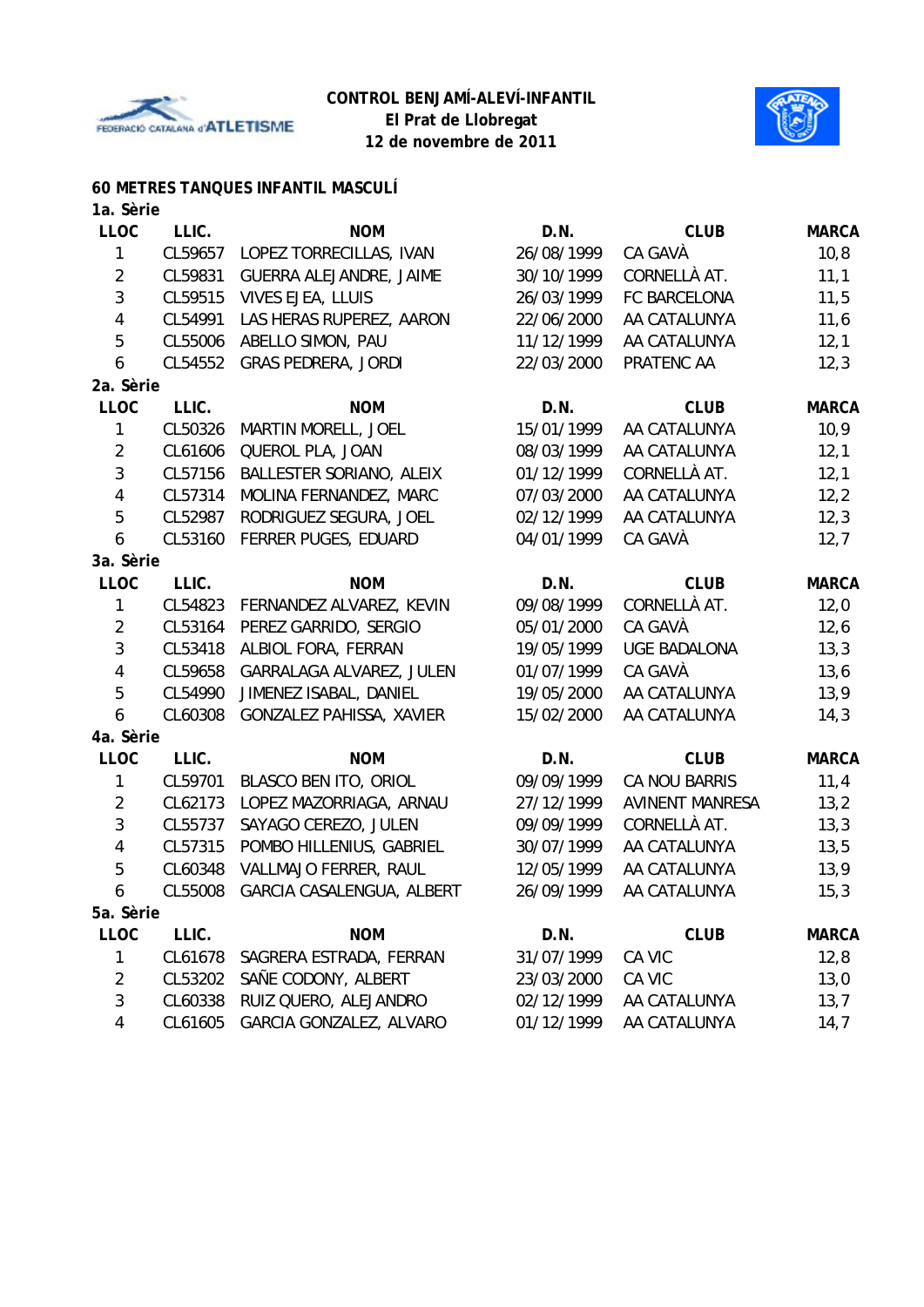



### **SALT AMB PERXA INFANTIL MASCULÍ**

| <b>LLOC</b>    | LLIC.   | <b>NOM</b>                        | D.N.       | <b>CLUB</b>            | <b>MARCA</b> |
|----------------|---------|-----------------------------------|------------|------------------------|--------------|
| 1              | CL57385 | SANCHEZ POL, MARC                 | 13/05/2000 | <b>CA MALGRAT</b>      | 2,30         |
| $\overline{2}$ | CL56955 | PRIETO BLASCO, OSCAR              | 20/05/1999 | FC BARCELONA           | 2,10         |
| 3              | CL56953 | <b>GRACIA GASULLA, ALEX</b>       | 20/12/2000 | FC BARCELONA           | 2,10         |
| $\overline{4}$ | CL54695 | MORENO PUIG, ORIOL                | 19/09/1999 | CA CANALETES           | 2,00         |
| 5              | CL53160 | FERRER PUGES, EDUARD              | 04/01/1999 | CA GAVÀ                | 1,85         |
| 6              | CL59658 | GARRALAGA ALVAREZ, JULEN          | 01/07/1999 | CA GAVÀ                | 1,85         |
| 7              | CL56954 | SABAT MARTI, PAU                  | 22/06/1999 | FC BARCELONA           | 1,85         |
| 8              | CL59515 | VIVES EJEA, LLUIS                 | 26/03/1999 | FC BARCELONA           | 1,70         |
|                | CL53164 | PEREZ GARRIDO, SERGIO             | 05/01/2000 | CA GAVÀ                | <b>NULS</b>  |
|                |         | SALT DE LLARGADA INFANTIL MASCULÍ |            |                        |              |
| <b>LLOC</b>    | LLIC.   | <b>NOM</b>                        | D.N.       | <b>CLUB</b>            | <b>MARCA</b> |
| 1              | CL51157 | MARTINEZ PEÑALVER, JOAN           | 14/06/1999 | CA NOU BARRIS          | 4,91         |
| $\overline{2}$ | CL54460 | BARRUBES MASIP, XAVIER            | 23/04/2000 | CA CANALETES           | 4,53         |
| 3              | CL55944 | LOPEZ HERNANDEZ, DANIEL           | 11/09/1999 | AE S.ANDREU BARCA      | 4,42         |
| $\overline{4}$ | CL61890 | IBAÑEZ FERNANDEZ, ISAAC           | 03/02/1999 | <b>CA CANALETES</b>    | 4,30         |
| 5              | CL59831 | GUERRA ALEJANDRE, JAIME           | 30/10/1999 | CORNELLÀ AT.           | 4,26         |
| 6              | CL57314 | MOLINA FERNANDEZ, MARC            | 07/03/2000 | AA CATALUNYA           | 4,26         |
| 7              | CL61606 | QUEROL PLA, JOAN                  | 08/03/1999 | AA CATALUNYA           | 4,24         |
| 8              | CL50326 | MARTIN MORELL, JOEL               | 15/01/1999 | AA CATALUNYA           | 4,13         |
| 9              | CL55006 | ABELLO SIMON, PAU                 | 11/12/1999 | AA CATALUNYA           | 4,03         |
| 10             | CL62264 | SERRES MARTINEZ, KEVIN            | 10/04/1999 | CA SANT JUST           | 3,99         |
| 11             | CL53259 | VALVERDE VALENCIA, ALEX           | 27/04/2000 | CORNELLÀ AT.           | 3,96         |
| 12             | CL52987 | RODRIGUEZ SEGURA, JOEL            | 02/12/1999 | AA CATALUNYA           | 3,95         |
| 13             | CL54991 | LAS HERAS RUPEREZ, AARON          | 22/06/2000 | AA CATALUNYA           | 3,86         |
| 14             | CL55737 | SAYAGO CEREZO, JULEN              | 09/09/1999 | CORNELLÀ AT.           | 3,84         |
| 15             | CL60338 | RUIZ QUERO, ALEJANDRO             | 02/12/1999 | AA CATALUNYA           | 3,84         |
| 16             | CL54751 | <b>BLAS ESCUTE, ROGER</b>         | 26/05/2000 | CA NOU BARRIS          | 3,80         |
| 17             | CL58971 | CAMACHO CODINACH, FERRAN          | 25/04/1999 | PRATENC AA             | 3,79         |
| 18             | CL57156 | BALLESTER SORIANO, ALEIX          | 01/12/1999 | CORNELLÀ AT.           | 3,74         |
| 19             | CL62874 | THIO DOMINGO, SASHA               | 23/05/1999 | <b>CA CANALETES</b>    | 3,72         |
| 20             |         | CL53202 SAÑE CODONY, ALBERT       | 23/03/2000 | CA VIC                 | 3,71         |
| 21             | CL62854 | MORILLO GIL, VICTOR               | 07/06/1999 | CA CANALETES           | 3,69         |
| 22             | CL60348 | VALLMAJO FERRER, RAUL             | 12/05/1999 | AA CATALUNYA           | 3,66         |
| 23             | CL54552 | <b>GRAS PEDRERA, JORDI</b>        | 22/03/2000 | PRATENC AA             | 3,65         |
| 24             | CL53415 | LOPEZ CASAS, IGNASI               | 24/04/1999 | AA CATALUNYA           | 3,51         |
| 25             |         | CL54823 FERNANDEZ ALVAREZ, KEVIN  | 09/08/1999 | CORNELLÀ AT.           | 3,51         |
| 26             | CL61935 | NIELSEN ROS, LUCAS                | 12/03/1999 | AA CATALUNYA           | 3,50         |
| 27             | CL62831 | GARCIA RUEDA, OSCAR               | 21/07/2000 | CA CANALETES           | 3,49         |
| 28             | CL62173 | LOPEZ MAZORRIAGA, ARNAU           | 27/12/1999 | <b>AVINENT MANRESA</b> | 3,41         |
| 29             | CL62879 | VIEIRA POBLET, MATEU              | 07/09/1999 | CA CANALETES           | 3,40         |
| 30             | CL57926 | <b>JULIA ROSSELL, JORDI</b>       | 23/08/2000 | CA NOU BARRIS          | 3,39         |
| 31             | CL60805 | STUTZBARTH CATALAN, ADRIAN        | 21/04/1999 | CA CANALETES           | 3,37         |
| 32             | CL59657 | LOPEZ TORRECILLAS, IVAN           | 26/08/1999 | CA GAVÀ                | 3,37         |
| 33             | CL60308 | GONZALEZ PAHISSA, XAVIER          | 15/02/2000 | AA CATALUNYA           | 3,33         |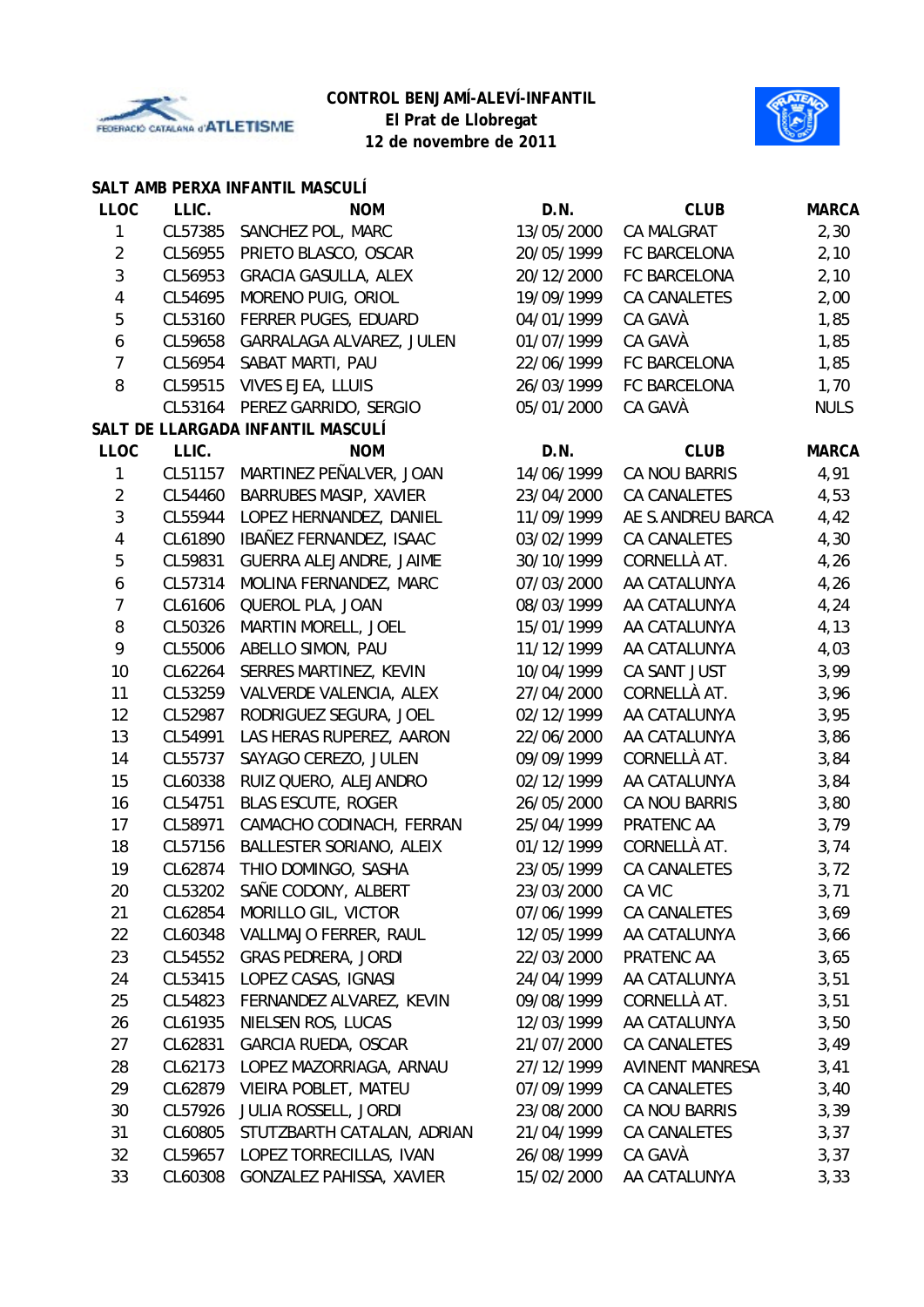



**12 de novembre de 2011**

| 34 | CL57851 | FIGUEROLA AGUADO, CARLES  | 14/07/2000 | <b>UGE BADALONA</b> | 3,31        |
|----|---------|---------------------------|------------|---------------------|-------------|
| 35 | CL54553 | VAQUE MAHEDERO, IKER      | 28/08/2000 | PRATENC AA          | 3,27        |
| 36 | CL57315 | POMBO HILLENIUS, GABRIEL  | 30/07/1999 | AA CATALUNYA        | 3,23        |
| 37 | CL61181 | TRAVER VILCHES, ORIOL     | 14/10/2000 | AE S.ANDREU BARCA   | 3,22        |
| 38 | CL53903 | LOPEZ VILLANUEVA, OSCAR   | 16/06/2000 | <b>UGE BADALONA</b> | 3,21        |
| 39 | CL55008 | GARCIA CASALENGUA, ALBERT | 26/09/1999 | AA CATALUNYA        | 3,15        |
|    | CL54990 | JIMENEZ ISABAL, DANIEL    | 19/05/2000 | AA CATALUNYA        | <b>NULS</b> |
|    | CL62830 | ESTEBAN MARTIN, CARLOS    | 30/10/2000 | CA CANALETES        | <b>NULS</b> |
|    | CL61605 | GARCIA GONZALEZ, ALVARO   | 01/12/1999 | AA CATALUNYA        | <b>NULS</b> |
|    | CL56201 | FERRER GARCIA, POL        | 13/05/1999 | CA GAVÀ             | <b>NULS</b> |
|    | CL61798 | SALIDO PONS, ADRIA        | 10/01/2000 | <b>UGE BADALONA</b> | <b>NULS</b> |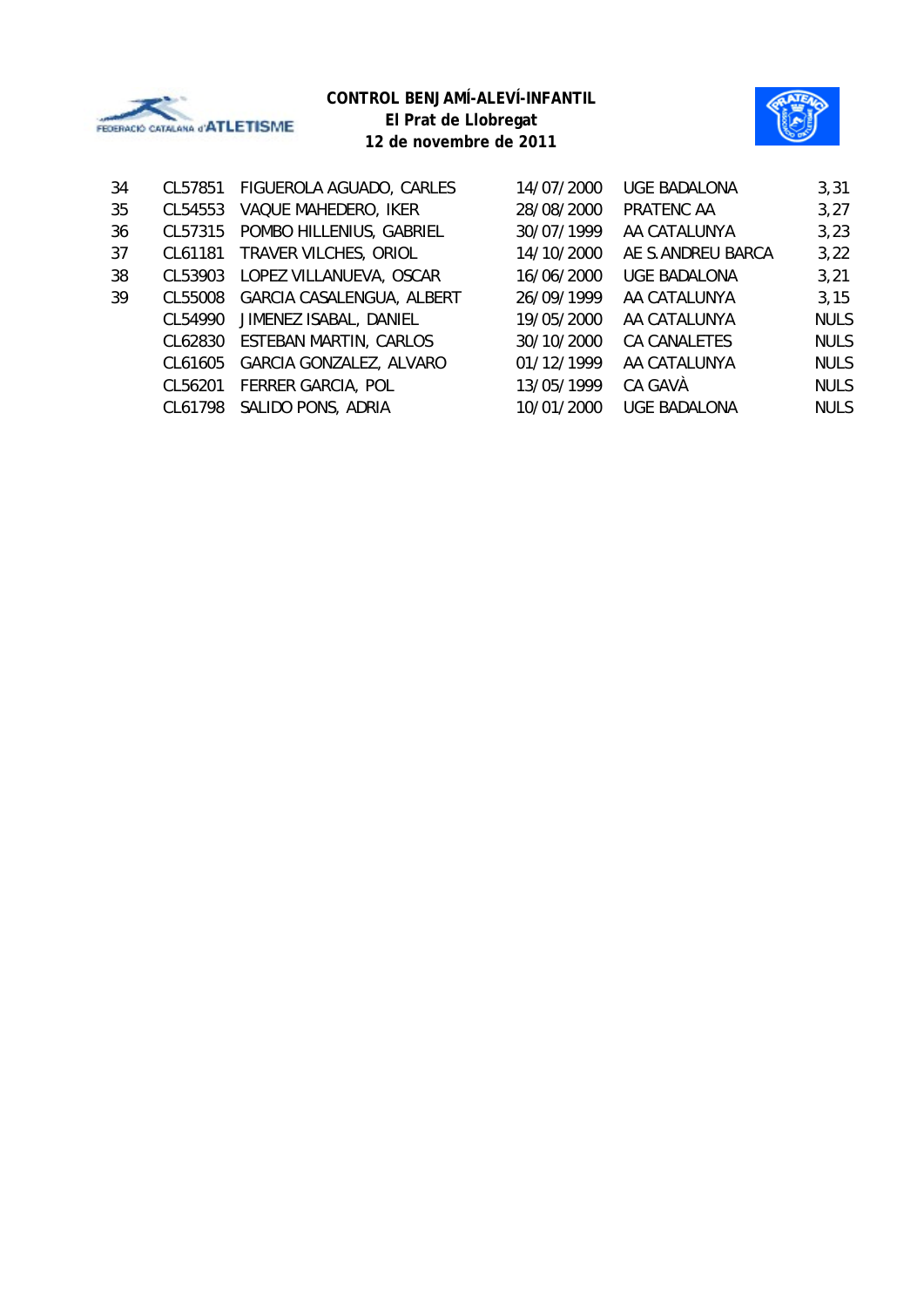

**60 METRES LLISOS INFANTIL FEMENÍ**

#### **CONTROL BENJAMÍ-ALEVÍ-INFANTIL El Prat de Llobregat 12 de novembre de 2011**



| 1a. Sèrie               |         |                                      |      |                              |              |
|-------------------------|---------|--------------------------------------|------|------------------------------|--------------|
| <b>LLOC</b>             | LLIC.   | <b>NOM</b>                           | D.N. | <b>CLUB</b>                  | <b>MARCA</b> |
| $\mathbf{1}$            | CL57224 | DEIROS FERNANDEZ, PAULA              |      | 30/11/1999 CA LAIETÀNIA      | 9,1          |
| $\overline{2}$          |         | CL50832 FALCO VIDAL, ONA             |      | 01/12/1999 FC BARCELONA      | 9,4          |
| 3                       | CL53449 | ROSA FERRER, CLARA ISABEL            |      | 19/09/2000 UGE BADALONA      | 9,6          |
| $\overline{\mathbf{4}}$ | CL63027 | ALVAREZ ABAD, JULIA                  |      | 02/10/2000 UGE BADALONA      | 10,0         |
| 5                       | CL59520 | LINARES ARROYO, NEUS                 |      | 04/07/1999 FC BARCELONA      | 10,2         |
| 6                       |         | CL53453 NAVARRO PADILLA, MAR         |      | 25/04/2000 UGE BADALONA      | 10,4         |
| 2a. Sèrie               |         |                                      |      |                              |              |
| <b>LLOC</b>             | LLIC.   | <b>NOM</b>                           | D.N. | <b>CLUB</b>                  | <b>MARCA</b> |
| $\mathbf{1}$            | CL53413 | SOLSONA SADURNI, NURIA               |      | 05/02/2000 AA CATALUNYA      | 8,8          |
| $\overline{2}$          |         | CL55934 TORRESCASANA AMADOR, CLAUDIA |      | 20/07/2000 AVINENT MANRESA   | 8,9          |
| 3                       | CL52983 | <b>GABALDON GRAU, CLARA</b>          |      | 13/04/2000 AA CATALUNYA      | 9,2          |
| $\overline{\mathbf{4}}$ | CL53121 | BALLART VERNET, MARIA                |      | 29/07/1999 AA CATALUNYA      | 9,6          |
| 5                       | CL53857 | GASSO DUOCASTELLA, ANNA              |      | 28/01/2000 AVINENT MANRESA   | 9,9          |
| 6                       | CL53927 | MUÑOZ VICENTE, CLAUDIA               |      | 28/12/2000 CA CANALETES      | 10,1         |
| 3a. Sèrie               |         |                                      |      |                              |              |
| LLOC                    | LLIC.   | <b>NOM</b>                           | D.N. | <b>CLUB</b>                  | <b>MARCA</b> |
| $\mathbf{1}$            | CL54588 | PASTOR DIAZ, ANGELA                  |      | 20/06/1999 AA CATALUNYA      | 9,1          |
| $\overline{2}$          | CL56637 | CIVERA POCEIRO, ALEXANDRA            |      | 06/03/1999 AA CATALUNYA      | 9,2          |
| 3                       |         | CL54974 GARCIA ROVIRA, MARIONA       |      | 13/03/2000 AA CATALUNYA      | 9,8          |
| $\overline{4}$          |         | CL60902 AGUINALIU DELGADO, ALICIA    |      | 23/02/2000 AA CATALUNYA      | 9,8          |
| 5                       | CL61944 | RICO QUEROL, MARINA                  |      | 07/05/2000 AA CATALUNYA      | 10,4         |
| 6                       | CL57685 | CIVERA POCEIRO, ANDREA               |      | 17/05/2000 AA CATALUNYA      | 10,5         |
| 4a. Sèrie               |         |                                      |      |                              |              |
| <b>LLOC</b>             | LLIC.   | <b>NOM</b>                           | D.N. | <b>CLUB</b>                  | <b>MARCA</b> |
| 1                       | CL50322 | FERNANDEZ HERMOSO, JULIA             |      | 27/12/1999 AA CATALUNYA      | 9,1          |
| $\overline{2}$          | CL59898 | MARTINEZ FERNANDEZ, ALBA             |      | 05/04/2000 CA SANT JUST      | 9,2          |
| $\overline{2}$          |         | CL53925 GARCIA VERGES, JULIA         |      | 05/11/2000 CA CANALETES      | 9,4          |
| 3                       | CL60310 | HERNANDEZ AROLA, ALBA                |      | 12/05/2000 AA CATALUNYA      | 9,9          |
| $\overline{4}$          | CL61930 | LOPE GONZALEZ, NIRUTA                |      | 30/04/1999 AA CATALUNYA      | 10,4         |
| 5                       |         | CL61820 TOLEDO VERACRUZ, MARIA       |      | 21/10/2000 AA CATALUNYA      | 10, 7        |
| 5a. Sèrie               |         |                                      |      |                              |              |
| <b>LLOC</b>             | LLIC.   | <b>NOM</b>                           | D.N. | <b>CLUB</b>                  | <b>MARCA</b> |
| 1                       | CL59897 | MARTINEZ GARCIA, LOLA                |      | 18/11/2000 CA SANT JUST      | 8,9          |
| $\overline{a}$          | CL50410 | MARTINEZ SANCHEZ, ELENA              |      | 11/03/1999 CORNELLÀ AT.      | 9,0          |
| 3                       | CL61966 | COCA PUIG, MIREIA                    |      | 27/04/1999 MARTORELL AC      | 9,4          |
| $\overline{4}$          | CL62770 | HUGUET SORO, JUDIT                   |      | 21/08/2000 CE UNIVERSITARI   | 9,6          |
| 5                       | CL54805 | VILAMITJANA MITJANS, MARIA           |      | 31/08/2000 AE S.ANDREU BARC/ | 9,8          |
| 6                       | CL62246 | DIAZ FERRER, PAULA                   |      | 03/05/2000 CA SANT JUST      | 10,1         |
| 6a. Sèrie               |         |                                      |      |                              |              |
| <b>LLOC</b>             | LLIC.   | <b>NOM</b>                           | D.N. | <b>CLUB</b>                  | <b>MARCA</b> |
| 1                       | CL50407 | CARRASCO MARTIN, MARINA              |      | 18/03/1999 CORNELLÀ AT.      | 8,6          |
| $\overline{2}$          | CL62853 | MONTOBBIO MAESTRE, CRISTINA          |      | 29/04/1999 CA CANALETES      | 9,0          |
| 3                       | CL58371 | GIROL REBORDOSA, LAURA               |      | 13/05/1999 CORNELLÀ AT.      | 9,3          |

4 CL61980 HERNANDEZ PEREZ, BERTA 29/08/2000 MARTORELL AC 9,7 5 CL62245 DIAZ FERRER, JULIA 03/05/2000 CA SANT JUST 10,1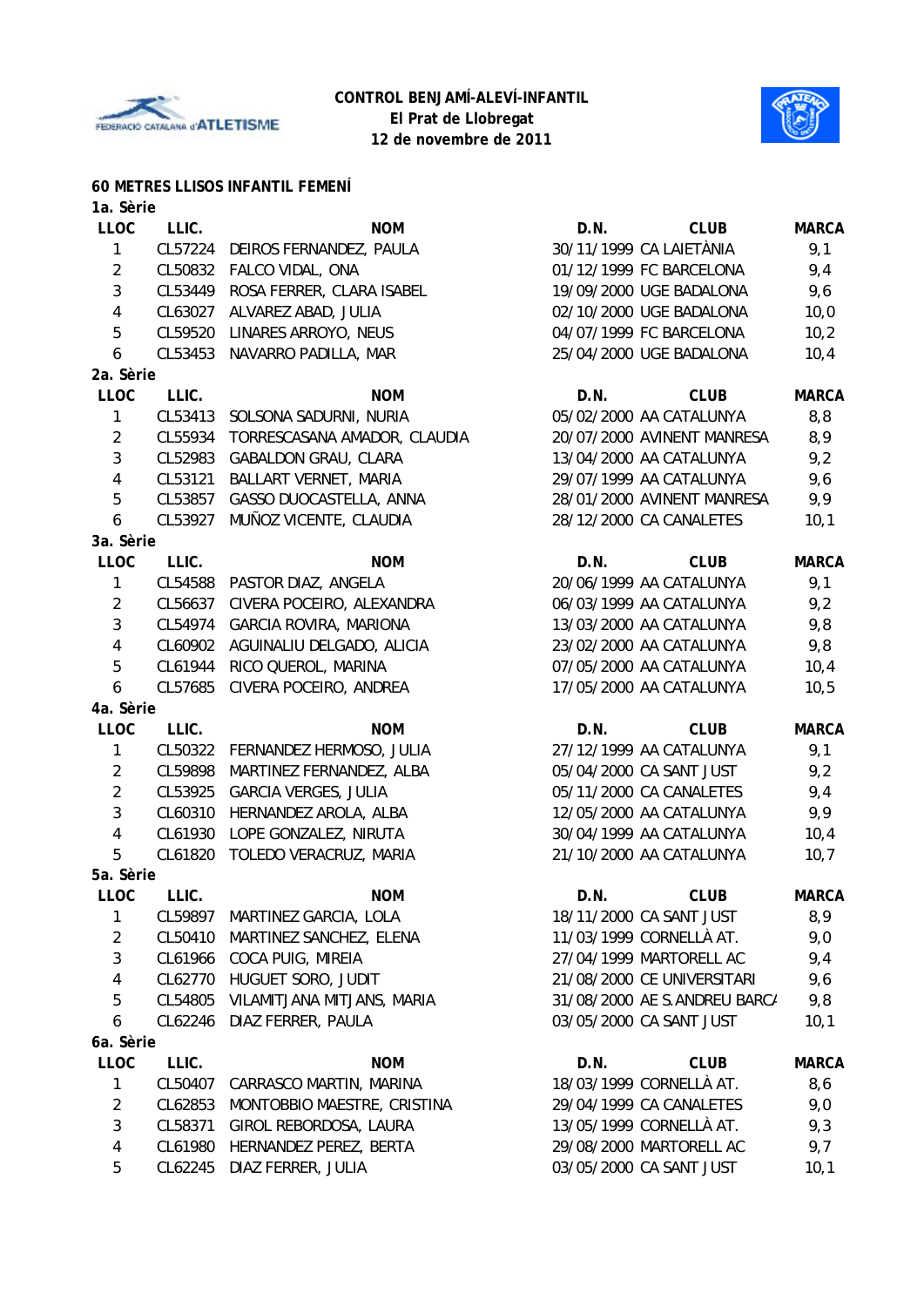





| 6                |         | CL59873 CASALS RUIZ, VAYUNA         |      | 04/12/1999 CA SANT JUST      | 10,7         |
|------------------|---------|-------------------------------------|------|------------------------------|--------------|
| 7a. Sèrie        |         |                                     |      |                              |              |
| <b>LLOC</b>      | LLIC.   | <b>NOM</b>                          | D.N. | <b>CLUB</b>                  | <b>MARCA</b> |
| 1                | CL60788 | OTERMI MARTIN, MARINA               |      | 26/11/1999 CA CANALETES      | 9,4          |
| $\overline{2}$   | CL61773 | GARRIDO DUEÑAS, MARIA               |      | 29/07/1999 CA CANALETES      | 9,7          |
| $\mathbf{3}$     | CL59835 | MARTINEZ GONZALEZ, CARLA            |      | 02/03/1999 CORNELLÀ AT.      | 10,4         |
| $\overline{4}$   | CL61975 | <b>GALEANO LINARES, LAURA</b>       |      | 27/06/2000 MARTORELL AC      | 11,0         |
| 8a. Sèrie        |         |                                     |      |                              |              |
| <b>LLOC</b>      | LLIC.   | <b>NOM</b>                          | D.N. | <b>CLUB</b>                  | <b>MARCA</b> |
| 1                | CL62868 | RIBAS LOP, LAURA                    |      | 14/11/1999 CA CANALETES      | 9,1          |
| $\overline{2}$   | CL56524 | GALVEZ CARDENAS, CARLA              |      | 07/07/1999 PRATENC AA        | 9,6          |
| 3                | CL62871 | SENDRA DEMUNT, RUT                  |      | 22/03/1999 CA CANALETES      | 9,7          |
| $\overline{4}$   | CL54698 | CASTELLS LLACH, JULIA               |      | 23/12/2000 CA CANALETES      | 10,1         |
| 5                |         | CL60759 CARVAJAL TUDELA, CLAUDIA    |      | 23/06/2000 CA CANALETES      | 10,3         |
| 6                |         | CL53922 BATALLA FERRES, ARIADNA     |      | 27/06/2000 CA CANALETES      | 10,5         |
| 9a. Sèrie        |         |                                     |      |                              |              |
| LLOC             | LLIC.   | <b>NOM</b>                          | D.N. | <b>CLUB</b>                  | <b>MARCA</b> |
| 1                | CL62867 | RAYMOND DE LA NOGAREDA TOMAS, PAULA |      | 22/10/1999 CA CANALETES      | 9,3          |
| $\overline{2}$   | CL59550 | MIGUEL DUARTE, CARMEN               |      | 03/04/2000 CA CANALETES      | 9,7          |
| 3                | CL56523 | DOMINGUEZ NAVARRETE, IRINA          |      | 25/01/1999 PRATENC AA        | 9,8          |
| $\overline{4}$   | CL62847 | MANONELLES MARTIN, JULIA            |      | 11/01/2000 CA CANALETES      | 10,2         |
| 5                |         | CL56703 ACEVEDO CAMPOS, IZASCUN     |      | 19/03/2000 PRATENC AA        | 10,4         |
|                  |         | 1000 METRES LLISOS INFANTIL FEMENÍ  |      |                              |              |
| 1a. Sèrie        |         |                                     |      |                              |              |
| LLOC             | LLIC.   | <b>NOM</b>                          | D.N. | <b>CLUB</b>                  | <b>MARCA</b> |
| 1                | CL53925 | <b>GARCIA VERGES, JULIA</b>         |      | 05/11/2000 CA CANALETES      | 3,38,4       |
| $\overline{2}$   | CL62853 | MONTOBBIO MAESTRE, CRISTINA         |      | 29/04/1999 CA CANALETES      | 3,41,3       |
| 3                | CL57517 | RUFFO FERNANDEZ, CLAUDIA            |      | 04/06/2000 CE UNIVERSITARI   | 3,41,7       |
| 4                | CL61966 | COCA PUIG, MIREIA                   |      | 27/04/1999 MARTORELL AC      | 3,47,4       |
| 5                | CL53318 | COMA PUJADAS, MARIA                 |      | 20/09/2000 CE UNIVERSITARI   | 3,48,0       |
| $\boldsymbol{6}$ | CL53449 | ROSA FERRER, CLARA ISABEL           |      | 19/09/2000 UGE BADALONA      | 3,49,2       |
| $\overline{7}$   | CL50322 | FERNANDEZ HERMOSO, JULIA            |      | 27/12/1999 AA CATALUNYA      | 3,50,2       |
| 8                | CL53413 | SOLSONA SADURNI, NURIA              |      | 05/02/2000 AA CATALUNYA      | 3,54,3       |
| 9                | CL59835 | MARTINEZ GONZALEZ, CARLA            |      | 02/03/1999 CORNELLÀ AT.      | 4,00,7       |
| 10               | CL60310 | HERNANDEZ AROLA, ALBA               |      | 12/05/2000 AA CATALUNYA      | 4,04,1       |
| 11               | CL61820 | TOLEDO VERACRUZ, MARIA              |      | 21/10/2000 AA CATALUNYA      | 4,06,2       |
| 12               | CL53121 | BALLART VERNET, MARIA               |      | 29/07/1999 AA CATALUNYA      | 4,07,7       |
| 13               | CL63027 | ALVAREZ ABAD, JULIA                 |      | 02/10/2000 UGE BADALONA      | 4,08,0       |
| 14               | CL60911 | SANS ALONSO, ANDREA                 |      | 24/02/1999 AA CATALUNYA      | 4,09,8       |
| 15               | CL57685 | CIVERA POCEIRO, ANDREA              |      | 17/05/2000 AA CATALUNYA      | 4, 10, 3     |
| 16               | CL54805 | VILAMITJANA MITJANS, MARIA          |      | 31/08/2000 AE S.ANDREU BARC/ | 4, 14, 3     |
| 17               | CL61980 | HERNANDEZ PEREZ, BERTA              |      | 29/08/2000 MARTORELL AC      | 4, 15, 3     |
| 18               | CL61975 | <b>GALEANO LINARES, LAURA</b>       |      | 27/06/2000 MARTORELL AC      | 4,45,1       |
| 19               | CL59873 | CASALS RUIZ, VAYUNA                 |      | 04/12/1999 CA SANT JUST      | 5,06,0       |
| 20               | CL62246 | DIAZ FERRER, PAULA                  |      | 03/05/2000 CA SANT JUST      | 5,47,6       |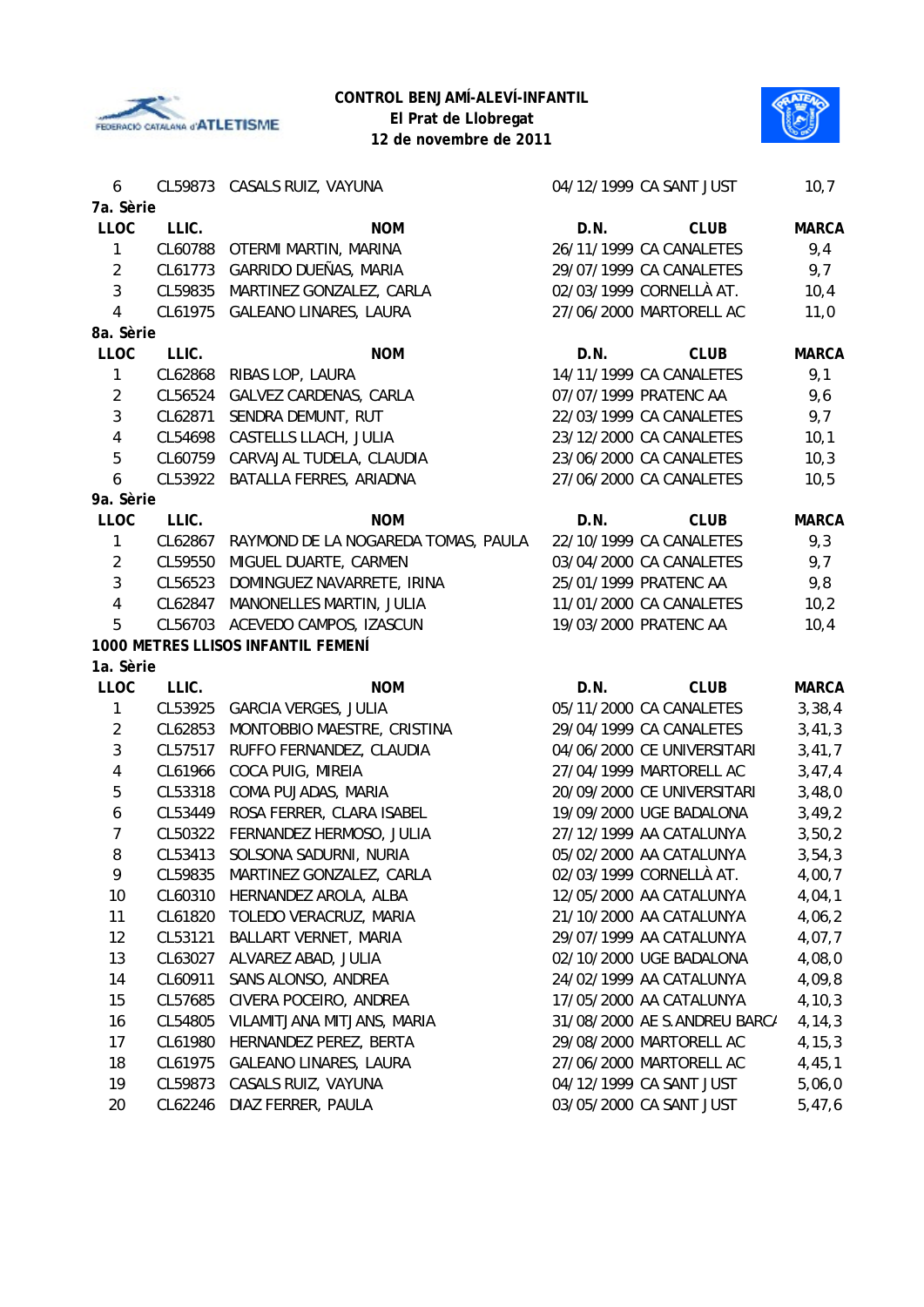



| 2a. Sèrie        |         |                                   |                    |                            |              |
|------------------|---------|-----------------------------------|--------------------|----------------------------|--------------|
| <b>LLOC</b>      | LLIC.   | <b>NOM</b>                        | D.N.               | <b>CLUB</b>                | <b>MARCA</b> |
| $\mathbf{1}$     | CL54588 | PASTOR DIAZ, ANGELA               |                    | 20/06/1999 AA CATALUNYA    | 3, 26, 8     |
| $\overline{2}$   | CL52983 | <b>GABALDON GRAU, CLARA</b>       |                    | 13/04/2000 AA CATALUNYA    | 3, 30, 1     |
| $\mathbf{3}$     | CL58371 | GIROL REBORDOSA, LAURA            |                    | 13/05/1999 CORNELLÀ AT.    | 3,32,9       |
| $\sqrt{4}$       | CL58175 | VILA PLAZA, LAURA                 |                    | 15/01/2000 CORNELLÀ AT.    | 3, 33, 5     |
| $\overline{5}$   | CL56637 | CIVERA POCEIRO, ALEXANDRA         |                    | 06/03/1999 AA CATALUNYA    | 3,41,6       |
| $\boldsymbol{6}$ |         | CL54974 GARCIA ROVIRA, MARIONA    |                    | 13/03/2000 AA CATALUNYA    | 3,49,9       |
| $\overline{7}$   | CL61930 | LOPE GONZALEZ, NIRUTA             |                    | 30/04/1999 AA CATALUNYA    | 3,56,9       |
| 8                |         | CL53857 GASSO DUOCASTELLA, ANNA   |                    | 28/01/2000 AVINENT MANRESA | 3,58,6       |
| 9                | CL54698 | CASTELLS LLACH, JULIA             |                    | 23/12/2000 CA CANALETES    | 3,59,7       |
| 10               | CL62127 | SANS LOPEZ, LAURA                 | 07/09/2000 CA GAVÀ |                            | 4, 10, 3     |
| 11               | CL61944 | RICO QUEROL, MARINA               |                    | 07/05/2000 AA CATALUNYA    | 4, 12, 3     |
|                  |         | 60 METRES TANQUES INFANTIL FEMENÍ |                    |                            |              |
| 1a. Sèrie        |         |                                   |                    |                            |              |
| <b>LLOC</b>      | LLIC.   | <b>NOM</b>                        | D.N.               | <b>CLUB</b>                | <b>MARCA</b> |
| $\mathbf{1}$     | CL50407 | CARRASCO MARTIN, MARINA           |                    | 18/03/1999 CORNELLÀ AT.    | 10, 5        |
| $\overline{2}$   | CL55934 | TORRESCASANA AMADOR, CLAUDIA      |                    | 20/07/2000 AVINENT MANRESA | 10,9         |
| $\mathbf{3}$     | CL52983 | <b>GABALDON GRAU, CLARA</b>       |                    | 13/04/2000 AA CATALUNYA    | 11,7         |
| $\overline{4}$   | CL53121 | BALLART VERNET, MARIA             |                    | 29/07/1999 AA CATALUNYA    | 12,1         |
| 5                | CL53449 | ROSA FERRER, CLARA ISABEL         |                    | 19/09/2000 UGE BADALONA    | 12,6         |
| 6                | CL53453 | NAVARRO PADILLA, MAR              |                    | 25/04/2000 UGE BADALONA    | 14,9         |
| 2a. Sèrie        |         |                                   |                    |                            |              |
| <b>LLOC</b>      | LLIC.   | <b>NOM</b>                        | D.N.               | <b>CLUB</b>                | <b>MARCA</b> |
| $\mathbf{1}$     | CL54588 | PASTOR DIAZ, ANGELA               |                    | 20/06/1999 AA CATALUNYA    | 12,0         |
| $\overline{2}$   | CL60310 | HERNANDEZ AROLA, ALBA             |                    | 12/05/2000 AA CATALUNYA    | 12,9         |
| $\mathfrak{Z}$   | CL59835 | MARTINEZ GONZALEZ, CARLA          |                    | 02/03/1999 CORNELLÀ AT.    | 14,0         |
| $\overline{4}$   | CL63027 | ALVAREZ ABAD, JULIA               |                    | 02/10/2000 UGE BADALONA    | 15,0         |
| 3a. Sèrie        |         |                                   |                    |                            |              |
| <b>LLOC</b>      | LLIC.   | <b>NOM</b>                        | D.N.               | <b>CLUB</b>                | <b>MARCA</b> |
| $\mathbf{1}$     |         | CL50322 FERNANDEZ HERMOSO, JULIA  |                    | 27/12/1999 AA CATALUNYA    | 11,7         |
| $\overline{2}$   | CL50832 | FALCO VIDAL, ONA                  |                    | 01/12/1999 FC BARCELONA    | 12,0         |
| $\mathbf{3}$     | CL60911 | SANS ALONSO, ANDREA               |                    | 24/02/1999 AA CATALUNYA    | 12,2         |
|                  | CL54974 | GARCIA ROVIRA, MARIONA            |                    | 13/03/2000 AA CATALUNYA    | 12,9         |
| 4                | CL57685 |                                   |                    | 17/05/2000 AA CATALUNYA    |              |
| 5<br>4a. Sèrie   |         | CIVERA POCEIRO, ANDREA            |                    |                            | 14,4         |
| <b>LLOC</b>      | LLIC.   | <b>NOM</b>                        | D.N.               | <b>CLUB</b>                |              |
|                  |         |                                   |                    | 05/02/2000 AA CATALUNYA    | <b>MARCA</b> |
| $\mathbf{1}$     | CL53413 | SOLSONA SADURNI, NURIA            |                    |                            | 12,1         |
| $\overline{2}$   | CL58371 | GIROL REBORDOSA, LAURA            |                    | 13/05/1999 CORNELLÀ AT.    | 12,4         |
| 3                | CL60902 | AGUINALIU DELGADO, ALICIA         |                    | 23/02/2000 AA CATALUNYA    | 13,1         |
| $\overline{4}$   | CL50410 | MARTINEZ SANCHEZ, ELENA           |                    | 11/03/1999 CORNELLÀ AT.    | 13,4         |
| 5                | CL61820 | TOLEDO VERACRUZ, MARIA            |                    | 21/10/2000 AA CATALUNYA    | 13,8         |
| 5a. Sèrie        |         |                                   |                    |                            |              |
| LLOC             | LLIC.   | <b>NOM</b>                        | D.N.               | <b>CLUB</b>                | <b>MARCA</b> |
| 1                | CL53927 | MUÑOZ VICENTE, CLAUDIA            |                    | 28/12/2000 CA CANALETES    | 13,0         |
| $\overline{2}$   | CL59898 | MARTINEZ FERNANDEZ, ALBA          |                    | 05/04/2000 CA SANT JUST    | 13,2         |
| $\mathbf{3}$     | CL59520 | LINARES ARROYO, NEUS              |                    | 04/07/1999 FC BARCELONA    | 14,4         |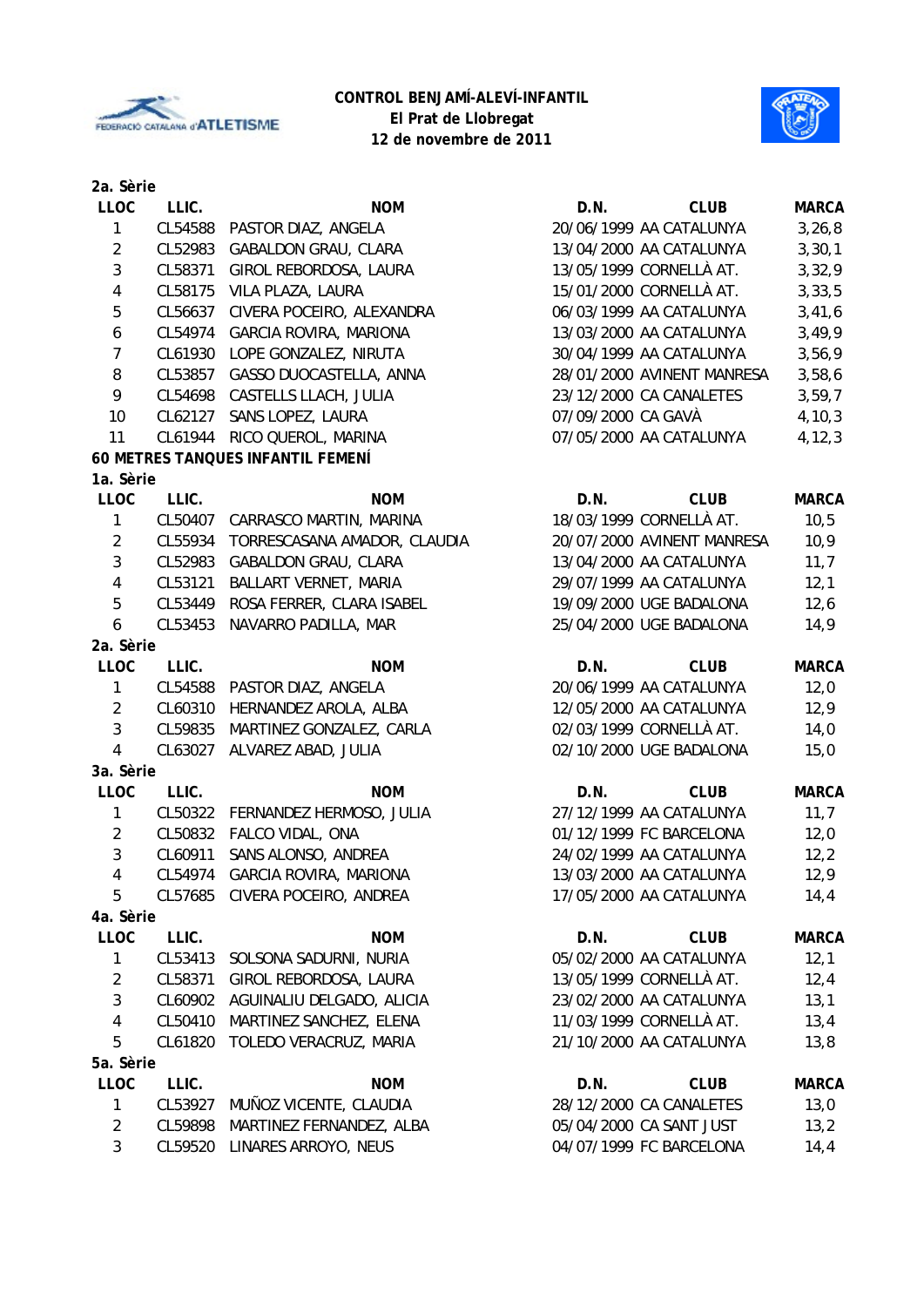



|                  |         | SALT AMB PERXA INFANTIL FEMENÍ      |                     |                              |              |
|------------------|---------|-------------------------------------|---------------------|------------------------------|--------------|
| <b>LLOC</b>      | LLIC.   | <b>NOM</b>                          | D.N.                | <b>CLUB</b>                  | <b>MARCA</b> |
| $\mathbf{1}$     |         | CL55084 DEL CERRO VILLALBA, TANIA   | 31/12/1999 CA OLESA |                              | 2,10         |
| $\overline{2}$   |         | CL60759 CARVAJAL TUDELA, CLAUDIA    |                     | 23/06/2000 CA CANALETES      | 2,00         |
| $\mathbf{3}$     |         | CL50832 FALCO VIDAL, ONA            |                     | 01/12/1999 FC BARCELONA      | 1,75         |
|                  |         | CL59520 LINARES ARROYO, NEUS        |                     | 04/07/1999 FC BARCELONA      | <b>NULS</b>  |
|                  |         | SALT DE LLARGADA INFANTIL FEMENÍ    |                     |                              |              |
| <b>LLOC</b>      | LLIC.   | <b>NOM</b>                          | D.N.                | <b>CLUB</b>                  | <b>MARCA</b> |
| $\mathbf{1}$     |         | CL59897 MARTINEZ GARCIA, LOLA       |                     | 18/11/2000 CA SANT JUST      | 4,17         |
| $\overline{2}$   | CL50407 | CARRASCO MARTIN, MARINA             |                     | 18/03/1999 CORNELLÀ AT.      | 4,01         |
| $\mathbf{3}$     | CL50322 | FERNANDEZ HERMOSO, JULIA            |                     | 27/12/1999 AA CATALUNYA      | 4,00         |
| $\overline{4}$   | CL55934 | TORRESCASANA AMADOR, CLAUDIA        |                     | 20/07/2000 AVINENT MANRESA   | 4,00         |
| 5                | CL58371 | GIROL REBORDOSA, LAURA              |                     | 13/05/1999 CORNELLÀ AT.      | 3,93         |
| $\boldsymbol{6}$ | CL50410 | MARTINEZ SANCHEZ, ELENA             |                     | 11/03/1999 CORNELLÀ AT.      | 3,85         |
| $\overline{7}$   | CL57224 | DEIROS FERNANDEZ, PAULA             |                     | 30/11/1999 CA LAIETÀNIA      | 3,82         |
| 8                | CL56522 | DESCALZO REBOLLO, ANGELA            |                     | 04/03/1999 PRATENC AA        | 3,80         |
| 9                | CL53413 | SOLSONA SADURNI, NURIA              |                     | 05/02/2000 AA CATALUNYA      | 3,69         |
| 10               | CL53121 | BALLART VERNET, MARIA               |                     | 29/07/1999 AA CATALUNYA      | 3,66         |
| 11               | CL59550 | MIGUEL DUARTE, CARMEN               |                     | 03/04/2000 CA CANALETES      | 3,61         |
| 12               | CL62853 | MONTOBBIO MAESTRE, CRISTINA         |                     | 29/04/1999 CA CANALETES      | 3,60         |
| 13               | CL54588 | PASTOR DIAZ, ANGELA                 |                     | 20/06/1999 AA CATALUNYA      | 3,54         |
| 14               | CL60310 | HERNANDEZ AROLA, ALBA               |                     | 12/05/2000 AA CATALUNYA      | 3,50         |
| 15               | CL56637 | CIVERA POCEIRO, ALEXANDRA           |                     | 06/03/1999 AA CATALUNYA      | 3,48         |
| 16               | CL53453 | NAVARRO PADILLA, MAR                |                     | 25/04/2000 UGE BADALONA      | 3,45         |
| 17               | CL56524 | GALVEZ CARDENAS, CARLA              |                     | 07/07/1999 PRATENC AA        | 3,40         |
| 18               | CL61930 | LOPE GONZALEZ, NIRUTA               |                     | 30/04/1999 AA CATALUNYA      | 3,37         |
| 19               | CL62871 | SENDRA DEMUNT, RUT                  |                     | 22/03/1999 CA CANALETES      | 3,35         |
| 20               | CL60911 | SANS ALONSO, ANDREA                 |                     | 24/02/1999 AA CATALUNYA      | 3,30         |
| 21               | CL62770 | HUGUET SORO, JUDIT                  |                     | 21/08/2000 CE UNIVERSITARI   | 3,29         |
| 22               | CL54974 | GARCIA ROVIRA, MARIONA              |                     | 13/03/2000 AA CATALUNYA      | 3,26         |
| 23               | CL59898 | MARTINEZ FERNANDEZ, ALBA            |                     | 05/04/2000 CA SANT JUST      | 3,20         |
|                  | CL61820 | TOLEDO VERACRUZ, MARIA              |                     | 21/10/2000 AA CATALUNYA      | <b>NULS</b>  |
|                  | CL60902 | AGUINALIU DELGADO, ALICIA           |                     | 23/02/2000 AA CATALUNYA      | <b>NULS</b>  |
|                  |         | CL61944 RICO QUEROL, MARINA         |                     | 07/05/2000 AA CATALUNYA      | <b>NULS</b>  |
|                  |         | CL52983 GABALDON GRAU, CLARA        |                     | 13/04/2000 AA CATALUNYA      | <b>NULS</b>  |
|                  | CL57685 | CIVERA POCEIRO, ANDREA              |                     | 17/05/2000 AA CATALUNYA      | <b>NULS</b>  |
|                  | CL63027 | ALVAREZ ABAD, JULIA                 |                     | 02/10/2000 UGE BADALONA      | <b>NULS</b>  |
|                  | CL61773 | GARRIDO DUEÑAS, MARIA               |                     | 29/07/1999 CA CANALETES      | <b>NULS</b>  |
|                  | CL60776 | LUNOVA SOFRONOVA, VALERIA           |                     | 04/07/2000 CA CANALETES      | <b>NULS</b>  |
|                  | CL62867 | RAYMOND DE LA NOGAREDA TOMAS, PAULA |                     | 22/10/1999 CA CANALETES      | <b>NULS</b>  |
|                  | CL54805 | VILAMITJANA MITJANS, MARIA          |                     | 31/08/2000 AE S.ANDREU BARC/ | <b>NULS</b>  |
|                  | CL56703 | ACEVEDO CAMPOS, IZASCUN             |                     | 19/03/2000 PRATENC AA        | <b>NULS</b>  |
|                  | CL62245 | DIAZ FERRER, JULIA                  |                     | 03/05/2000 CA SANT JUST      | <b>NULS</b>  |
|                  | CL62127 | SANS LOPEZ, LAURA                   | 07/09/2000 CA GAVÀ  |                              | <b>NULS</b>  |
|                  | CL59835 | MARTINEZ GONZALEZ, CARLA            |                     | 02/03/1999 CORNELLÀ AT.      | <b>NULS</b>  |
|                  | CL58175 | VILA PLAZA, LAURA                   |                     | 15/01/2000 CORNELLÀ AT.      | <b>NULS</b>  |
|                  |         |                                     |                     |                              |              |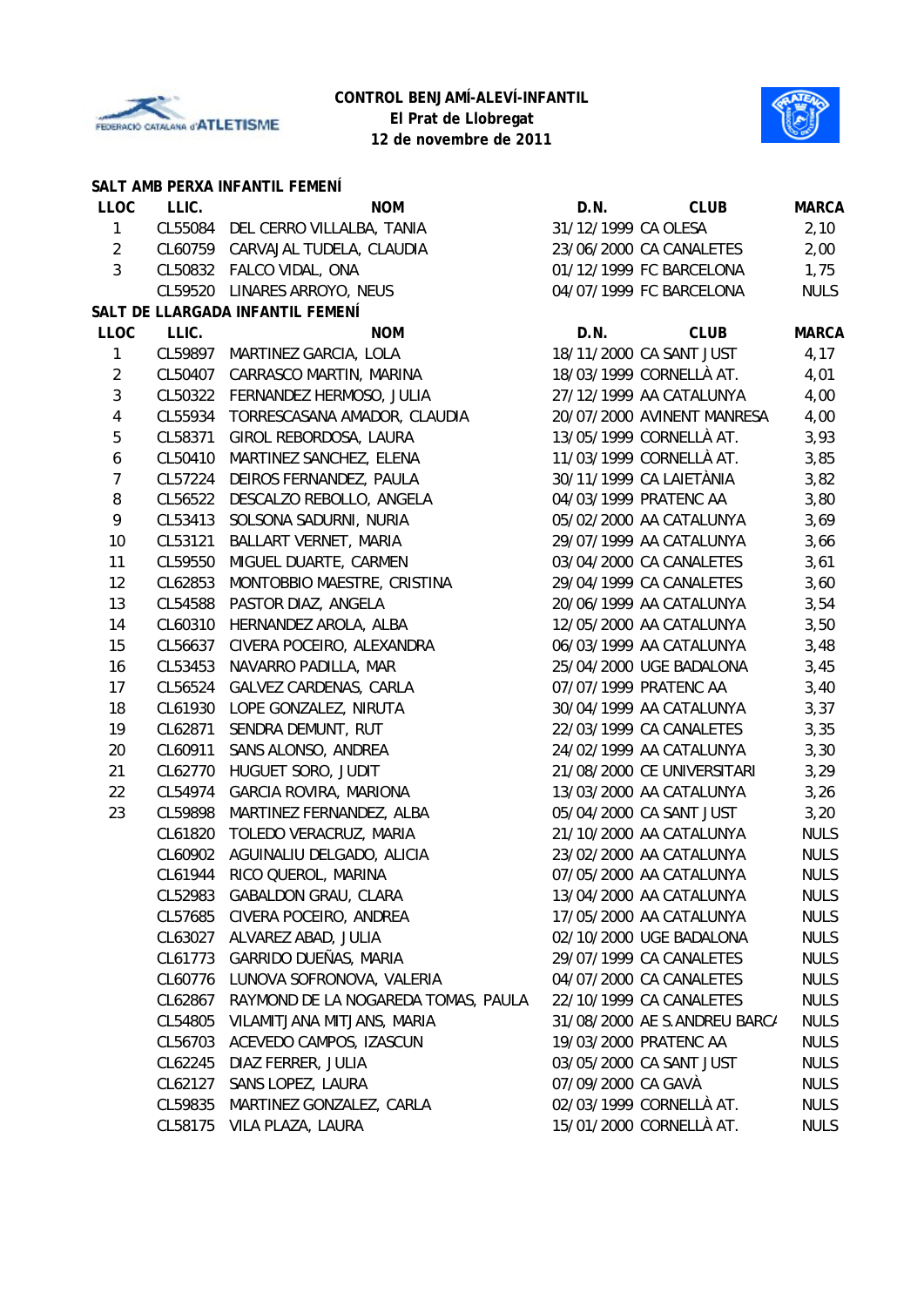



## **60 METRES LLISOS ALEVÍ MASCULÍ**

| 1a. Sèrie               |         |                             |            |                      |              |
|-------------------------|---------|-----------------------------|------------|----------------------|--------------|
| <b>LLOC</b>             | LLIC.   | <b>NOM</b>                  | D.N.       | <b>CLUB</b>          | <b>MARCA</b> |
| 1                       | CL61978 | <b>GOTSENS FORT, ORIOL</b>  | 13/08/2002 | MARTORELL AC         | 9,6          |
| $\overline{2}$          | CL56960 | COLL SICLUNA, ARTUR         | 16/08/2001 | FC BARCELONA         | 9,7          |
| 3                       | CL61990 | MARCOS GIL, MARC            | 19/06/2001 | MARTORELL AC         | 9,9          |
| $\overline{4}$          | CL57355 | COTONAT DONAT, ERNEST       | 19/05/2001 | CE UNIVERSITARI      | 10,2         |
| 5                       | CL60755 | BORONAT JORDANA, GABRIEL    | 12/05/2001 | CA CANALETES         | 10,3         |
| 6                       | CL62003 | NILO SORIA, IGNACIO         | 09/09/2002 | MARTORELL AC         | 10,5         |
| 2a. Sèrie               |         |                             |            |                      |              |
| <b>LLOC</b>             | LLIC.   | <b>NOM</b>                  | D.N.       | <b>CLUB</b>          | <b>MARCA</b> |
| $\mathbf{1}$            | CL59268 | AOIZ PEREZ DEL MOLINO, JUAN | 23/08/2001 | <b>CA CANALETES</b>  | 9,1          |
| $\overline{2}$          | CL62925 | FERNANDEZ SERRANO, MIGUEL   | 09/10/2001 | CA NOU BARRIS        | 9,5          |
| $\mathbf{3}$            | CL62824 | CODINA COSTA, BERNAT        | 09/12/2001 | CA CANALETES         | 9,7          |
| $\overline{4}$          | CL61969 | DIAZ SAEZ, IVAN             | 22/03/2002 | MARTORELL AC         | 10,7         |
| 5                       | CL62014 | SANCHEZ MORGADO, VICTOR     | 14/01/2002 | MARTORELL AC         | 10,9         |
| 3a. Sèrie               |         |                             |            |                      |              |
| <b>LLOC</b>             | LLIC.   | <b>NOM</b>                  | D.N.       | <b>CLUB</b>          | <b>MARCA</b> |
| $\mathbf{1}$            | CL57920 | GIMENO BUENO, HUGO          | 03/05/2002 | CA NOU BARRIS        | 9,7          |
| $\overline{2}$          | CL62859 | NDIAYE MATHEU, NABI         | 27/06/2002 | CA CANALETES         | 10,1         |
| 3                       | CL62832 | GARCIA FERNANDEZ, ALAN      | 01/10/2002 | CA CANALETES         | 10,1         |
| $\overline{\mathbf{4}}$ | CL54758 | DE LA HOZ GARCIA, DANIEL    | 14/04/2001 | CA NOU BARRIS        | 11,2         |
| 5                       | CL58208 | LOPEZ RUIZ, MARIO           | 23/01/2002 | <b>UA BARBERÀ</b>    | 11,6         |
| 4a. Sèrie               |         |                             |            |                      |              |
| <b>LLOC</b>             | LLIC.   | <b>NOM</b>                  | D.N.       | <b>CLUB</b>          | <b>MARCA</b> |
| $\mathbf{1}$            | CL56476 | SERRAT MELSIO, MARCEL       | 03/11/2001 | <b>CA CANALETES</b>  | 9,9          |
| $\overline{2}$          | CL54981 | CAÑADELL BERTRAN, AXEL      | 07/02/2001 | AA CATALUNYA         | 10,1         |
| 3                       | CL59696 | ALBARRAN SANCHEZ, POL       | 13/01/2001 | CA NOU BARRIS        | 10, 5        |
| $\overline{4}$          | CL54753 | ORIOL SENGARIZ, NICOLAS     | 26/06/2001 | <b>CA NOU BARRIS</b> | 10,6         |
| 5                       | CL59438 | GONZALEZ SEGURA, MARTIN     | 01/05/2002 | AE S.ANDREU BARCA    | 10,8         |
| 5a. Sèrie               |         |                             |            |                      |              |
| <b>LLOC</b>             | LLIC.   | <b>NOM</b>                  | D.N.       | <b>CLUB</b>          | <b>MARCA</b> |
| $\mathbf{1}$            | CL60341 | SERRANO MARULL, ALEX        | 15/03/2001 | AA CATALUNYA         | 9,6          |
| $\overline{2}$          | CL58950 | MONTES LOPEZ, MARIO         | 20/02/2002 | PRATENC AA           | 9,8          |
| $\sqrt{3}$              | CL62879 | VIEIRA POBLET, MATEU        | 07/09/1999 | CA CANALETES         | 11,1         |
| $\overline{4}$          | CL54804 | SOTILLOS HERITSCH, POL      | 21/12/2001 | AE S.ANDREU BARCA    | 11,1         |
| $\mathbf 5$             | CL58109 | DOMENECH GUTIERREZ, MARC    | 04/10/2002 | AE S.ANDREU BARCA    | 12,4         |
| 6                       | CL57304 | CONEJERO FRECHILLA, JOEL    | 01/12/2002 | AA CATALUNYA         | 12,5         |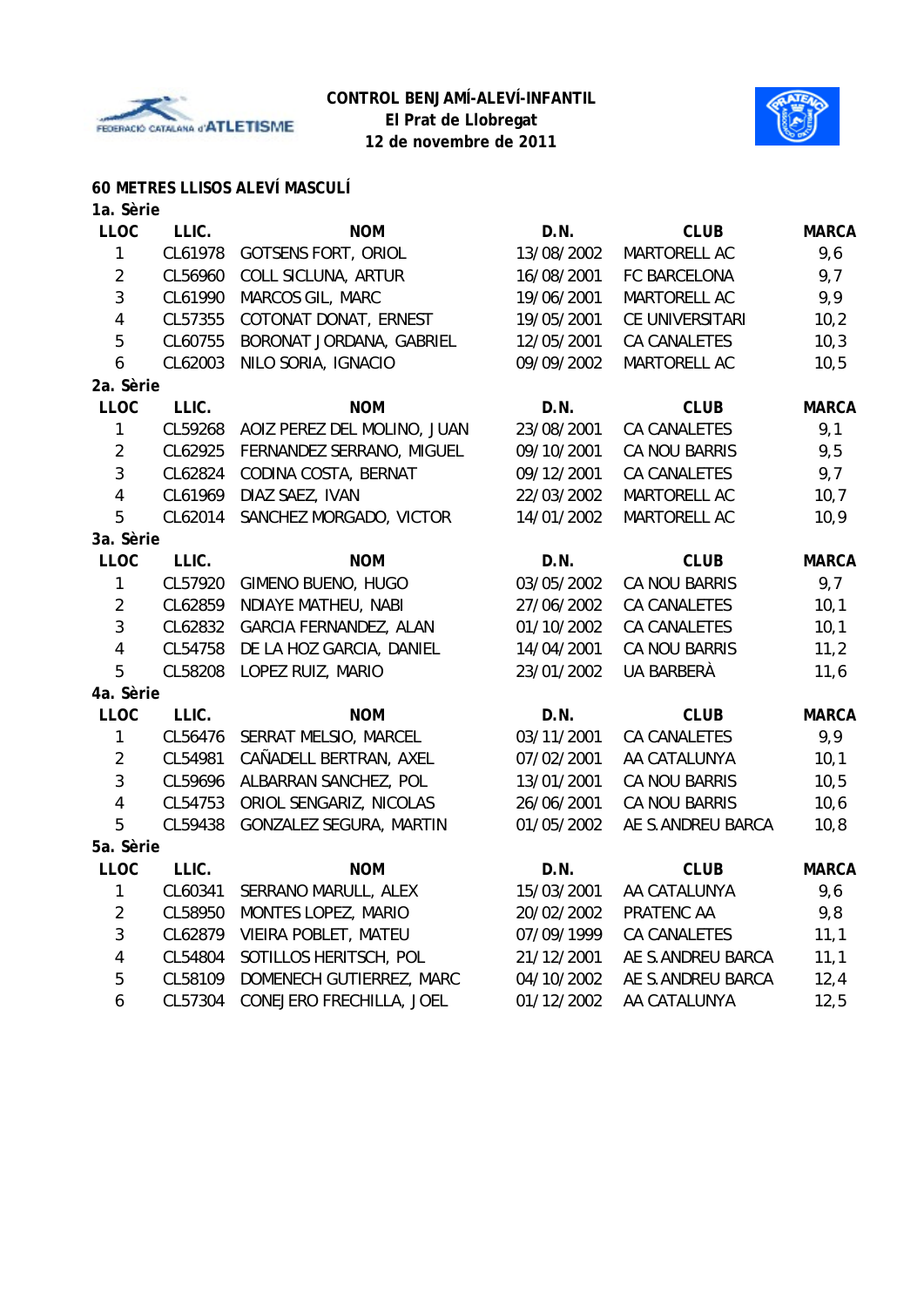



| 6a. Sèrie               |         |                                  |            |                        |              |
|-------------------------|---------|----------------------------------|------------|------------------------|--------------|
| <b>LLOC</b>             | LLIC.   | <b>NOM</b>                       | D.N.       | <b>CLUB</b>            | <b>MARCA</b> |
| $\mathbf{1}$            | CL56888 | PEREZ MOLERO, MARIO              | 20/02/2001 | <b>UGE BADALONA</b>    | 9,1          |
| $\overline{2}$          | CL58115 | ORTEGA MARTIN, SERGIO            | 01/08/2001 | AE S.ANDREU BARCA      | 10,1         |
| 3                       | CL58948 | MOGAS MORALES, ROGER             | 08/04/2002 | PRATENC AA             | 10,3         |
| $\overline{\mathbf{4}}$ | CL58191 | ALBARRAN ROCA, MARTI             | 13/08/2002 | UA BARBERÀ             | 10,6         |
| 5                       | CL60335 | RICO GUASCH, JOAQUIM             | 24/02/2002 | AA CATALUNYA           | 10,7         |
| 6                       | CL60311 | HERNANDEZ AROLA, PAU             | 19/11/2002 | AA CATALUNYA           | 10,9         |
| 7a. Sèrie               |         |                                  |            |                        |              |
| <b>LLOC</b>             | LLIC.   | <b>NOM</b>                       | D.N.       | <b>CLUB</b>            | <b>MARCA</b> |
| $\mathbf{1}$            | CL54984 | <b>COMAS MARIN, POL</b>          | 04/04/2001 | AA CATALUNYA           | 9,3          |
| $\overline{2}$          | CL60156 | ALERT FRANCO, DAVID              | 13/03/2001 | UGE BADALONA           | 9,5          |
| 3                       | CL57965 | MATA MARTY, PAU                  | 23/02/2002 | <b>UGE BADALONA</b>    | 9,6          |
| $\overline{4}$          | CL54803 | GONZALEZ RODRIGUEZ, IKER         | 24/10/2001 | AE S.ANDREU BARCA      | 9,7          |
| 5                       | CL57982 | POMBO HILLENIUS, SIMON           | 01/09/2001 | AA CATALUNYA           | 10,0         |
| 6                       | CL61950 | TUREGANO VEGAS, EDER             | 23/10/2002 | AA CATALUNYA           | 10,3         |
| $\overline{7}$          | CL58666 | GASSO DUOCASTELLA, PAU           | 07/06/2002 | <b>AVINENT MANRESA</b> | 10,3         |
|                         |         | 2000 METRES LLISOS ALEVÍ MASCULÍ |            |                        |              |
| 1a. Sèrie               |         |                                  |            |                        |              |
| <b>LLOC</b>             | LLIC.   | <b>NOM</b>                       | D.N.       | <b>CLUB</b>            | <b>MARCA</b> |
| $\mathbf{1}$            | CL59268 | AOIZ PEREZ DEL MOLINO, JUAN      | 23/08/2001 | CA CANALETES           | 7,33,8       |
| $\overline{2}$          | CL60755 | BORONAT JORDANA, GABRIEL         | 12/05/2001 | <b>CA CANALETES</b>    | 7, 37, 1     |
| 3                       | CL62832 | GARCIA FERNANDEZ, ALAN           | 01/10/2002 | <b>CA CANALETES</b>    | 8,07,1       |
| $\overline{4}$          | CL62859 | NDIAYE MATHEU, NABI              | 27/06/2002 | <b>CA CANALETES</b>    | 8,08,5       |
| 5                       | CL61990 | MARCOS GIL, MARC                 | 19/06/2001 | MARTORELL AC           | 8,14,7       |
| 6                       | CL62824 | CODINA COSTA, BERNAT             | 09/12/2001 | CA CANALETES           | 8, 20, 7     |
| $\overline{7}$          | CL62878 | VIEIRA POBLET, TON               | 11/03/2002 | CA CANALETES           | 8,32,2       |
| 8                       | CL62925 | FERNANDEZ SERRANO, MIGUEL        | 09/10/2001 | <b>CA NOU BARRIS</b>   | 8,32,9       |
| 9                       | CL62003 | NILO SORIA, IGNACIO              | 09/09/2002 | MARTORELL AC           | 8,45,1       |
| 10                      | CL57920 | GIMENO BUENO, HUGO               | 03/05/2002 | <b>CA NOU BARRIS</b>   | 8,48,0       |
| 11                      | CL62014 | SANCHEZ MORGADO, VICTOR          | 14/01/2002 | MARTORELL AC           | 9,12,0       |
| 12                      | CL61969 | DIAZ SAEZ, IVAN                  | 22/03/2002 | MARTORELL AC           | 9,24,5       |
| 13                      | CL61978 | <b>GOTSENS FORT, ORIOL</b>       | 13/08/2002 | MARTORELL AC           | 9, 25, 4     |
| 14                      | CL57304 | CONEJERO FRECHILLA, JOEL         | 01/12/2002 | AA CATALUNYA           | 9,29,2       |
| 15                      | CL54753 | ORIOL SENGARIZ, NICOLAS          | 26/06/2001 | <b>CA NOU BARRIS</b>   | 9,50,0       |
| 16                      | CL59696 | ALBARRAN SANCHEZ, POL            | 13/01/2001 | <b>CA NOU BARRIS</b>   | 11,07,9      |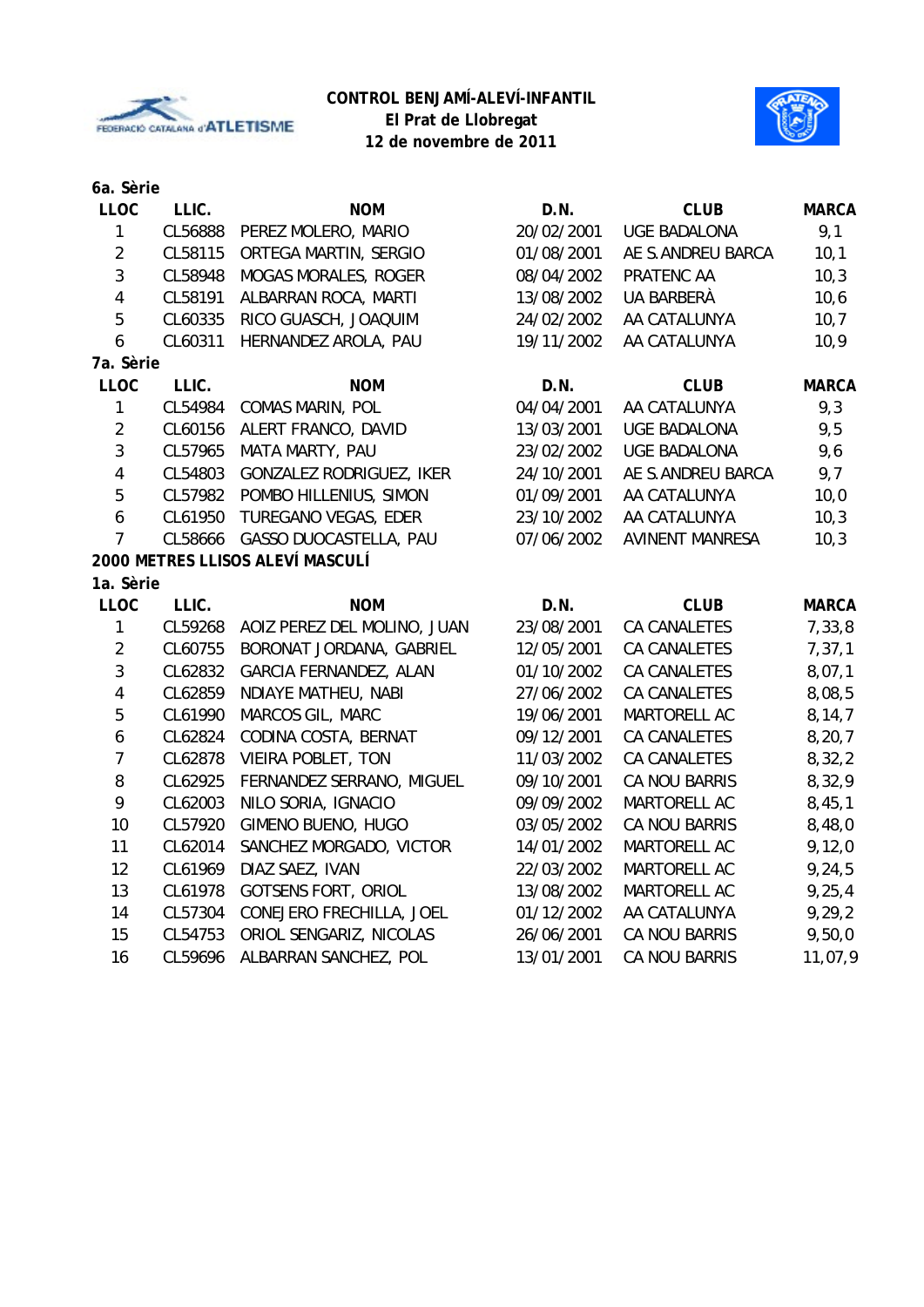



| 2a. Sèrie      |         |                             |            |                        |              |
|----------------|---------|-----------------------------|------------|------------------------|--------------|
| <b>LLOC</b>    | LLIC.   | <b>NOM</b>                  | D.N.       | <b>CLUB</b>            | <b>MARCA</b> |
| 1              | CL56888 | PEREZ MOLERO, MARIO         | 20/02/2001 | <b>UGE BADALONA</b>    | 7,30,4       |
| $\overline{2}$ | CL60341 | SERRANO MARULL, ALEX        | 15/03/2001 | AA CATALUNYA           | 7,31,7       |
| 3              | CL57355 | COTONAT DONAT, ERNEST       | 19/05/2001 | CE UNIVERSITARI        | 7,56,6       |
| 4              | CL61950 | TUREGANO VEGAS, EDER        | 23/10/2002 | AA CATALUNYA           | 8, 19, 0     |
| 5              | CL58208 | LOPEZ RUIZ, MARIO           | 23/01/2002 | UA BARBERÀ             | 8, 22, 3     |
| 6              | CL60335 | RICO GUASCH, JOAQUIM        | 24/02/2002 | AA CATALUNYA           | 8, 25, 5     |
| $\overline{7}$ | CL57982 | POMBO HILLENIUS, SIMON      | 01/09/2001 | AA CATALUNYA           | 8, 28, 7     |
| 8              | CL58948 | <b>MOGAS MORALES, ROGER</b> | 08/04/2002 | PRATENC AA             | 8,30,4       |
| 9              | CL60769 | <b>GER BENITO, HUGO</b>     | 18/07/2002 | CA CANALETES           | 8,38,9       |
| 10             | CL58109 | DOMENECH GUTIERREZ, MARC    | 04/10/2002 | AE S.ANDREU BARCA      | 8,46,1       |
| 11             | CL54804 | SOTILLOS HERITSCH, POL      | 21/12/2001 | AE S.ANDREU BARCA      | 8,46,7       |
| 12             | CL60311 | HERNANDEZ AROLA, PAU        | 19/11/2002 | AA CATALUNYA           | 8,47,6       |
| 13             | CL58191 | ALBARRAN ROCA, MARTI        | 13/08/2002 | UA BARBERÀ             | 9,04,1       |
| 14             | CL57965 | MATA MARTY, PAU             | 23/02/2002 | <b>UGE BADALONA</b>    | 9,17,9       |
|                |         | SALT D'ALÇADA ALEVÍ MASCULÍ |            |                        |              |
| <b>LLOC</b>    | LLIC.   | <b>NOM</b>                  | D.N.       | <b>CLUB</b>            | <b>MARCA</b> |
| $\mathbf{1}$   | CL59844 | TAULATS BRAOS, GERARD       | 25/10/2001 | CORNELLÀ AT.           | 1,10         |
| 2 EX.          | CL54758 | DE LA HOZ GARCIA, DANIEL    | 14/04/2001 | <b>CA NOU BARRIS</b>   | 1,05         |
| 2 EX.          | CL60341 | SERRANO MARULL, ALEX        | 15/03/2001 | AA CATALUNYA           | 1,05         |
| 4 EX.          | CL56888 | PEREZ MOLERO, MARIO         | 20/02/2001 | <b>UGE BADALONA</b>    | 1,05         |
| 4 EX.          | CL57982 | POMBO HILLENIUS, SIMON      | 01/09/2001 | AA CATALUNYA           | 1,05         |
| 6 EX.          | CL62832 | GARCIA FERNANDEZ, ALAN      | 01/10/2002 | CA CANALETES           | 1,05         |
| 6 EX.          | CL59268 | AOIZ PEREZ DEL MOLINO, JUAN | 23/08/2001 | CA CANALETES           | 1,05         |
| 6 EX.          | CL62859 | NDIAYE MATHEU, NABI         | 27/06/2002 | CA CANALETES           | 1,05         |
|                | CL60156 | ALERT FRANCO, DAVID         | 13/03/2001 | <b>UGE BADALONA</b>    | <b>NULS</b>  |
|                | CL60769 | <b>GER BENITO, HUGO</b>     | 18/07/2002 | CA CANALETES           | <b>NULS</b>  |
|                | CL62824 | CODINA COSTA, BERNAT        | 09/12/2001 | CA CANALETES           | <b>NULS</b>  |
|                | CL58666 | GASSO DUOCASTELLA, PAU      | 07/06/2002 | <b>AVINENT MANRESA</b> | <b>NULS</b>  |
|                | CL58948 | <b>MOGAS MORALES, ROGER</b> | 08/04/2002 | PRATENC AA             | <b>NULS</b>  |
|                | CL59696 | ALBARRAN SANCHEZ, POL       | 13/01/2001 | <b>CA NOU BARRIS</b>   | <b>NULS</b>  |
|                | CL57920 | GIMENO BUENO, HUGO          | 03/05/2002 | <b>CA NOU BARRIS</b>   | <b>NULS</b>  |
|                | CL54753 | ORIOL SENGARIZ, NICOLAS     | 26/06/2001 | <b>CA NOU BARRIS</b>   | <b>NULS</b>  |
|                | CL54984 | <b>COMAS MARIN, POL</b>     | 04/04/2001 | AA CATALUNYA           | <b>NULS</b>  |
|                | CL57304 | CONEJERO FRECHILLA, JOEL    | 01/12/2002 | AA CATALUNYA           | <b>NULS</b>  |
|                | CL54981 | CAÑADELL BERTRAN, AXEL      | 07/02/2001 | AA CATALUNYA           | <b>NULS</b>  |
|                | CL60311 | HERNANDEZ AROLA, PAU        | 19/11/2002 | AA CATALUNYA           | <b>NULS</b>  |
|                | CL60335 | RICO GUASCH, JOAQUIM        | 24/02/2002 | AA CATALUNYA           | <b>NULS</b>  |
|                | CL61950 | TUREGANO VEGAS, EDER        | 23/10/2002 | AA CATALUNYA           | <b>NULS</b>  |
|                | CL61990 | MARCOS GIL, MARC            | 19/06/2001 | MARTORELL AC           | <b>NULS</b>  |
|                | CL62014 | SANCHEZ MORGADO, VICTOR     | 14/01/2002 | MARTORELL AC           | <b>NULS</b>  |
|                | CL61969 | DIAZ SAEZ, IVAN             | 22/03/2002 | MARTORELL AC           | <b>NULS</b>  |
|                | CL61978 | <b>GOTSENS FORT, ORIOL</b>  | 13/08/2002 | MARTORELL AC           | <b>NULS</b>  |
|                | CL62003 | NILO SORIA, IGNACIO         | 09/09/2002 | MARTORELL AC           | <b>NULS</b>  |
|                | CL58109 | DOMENECH GUTIERREZ, MARC    | 04/10/2002 | AE S.ANDREU BARCA      | <b>NULS</b>  |
|                |         |                             |            |                        |              |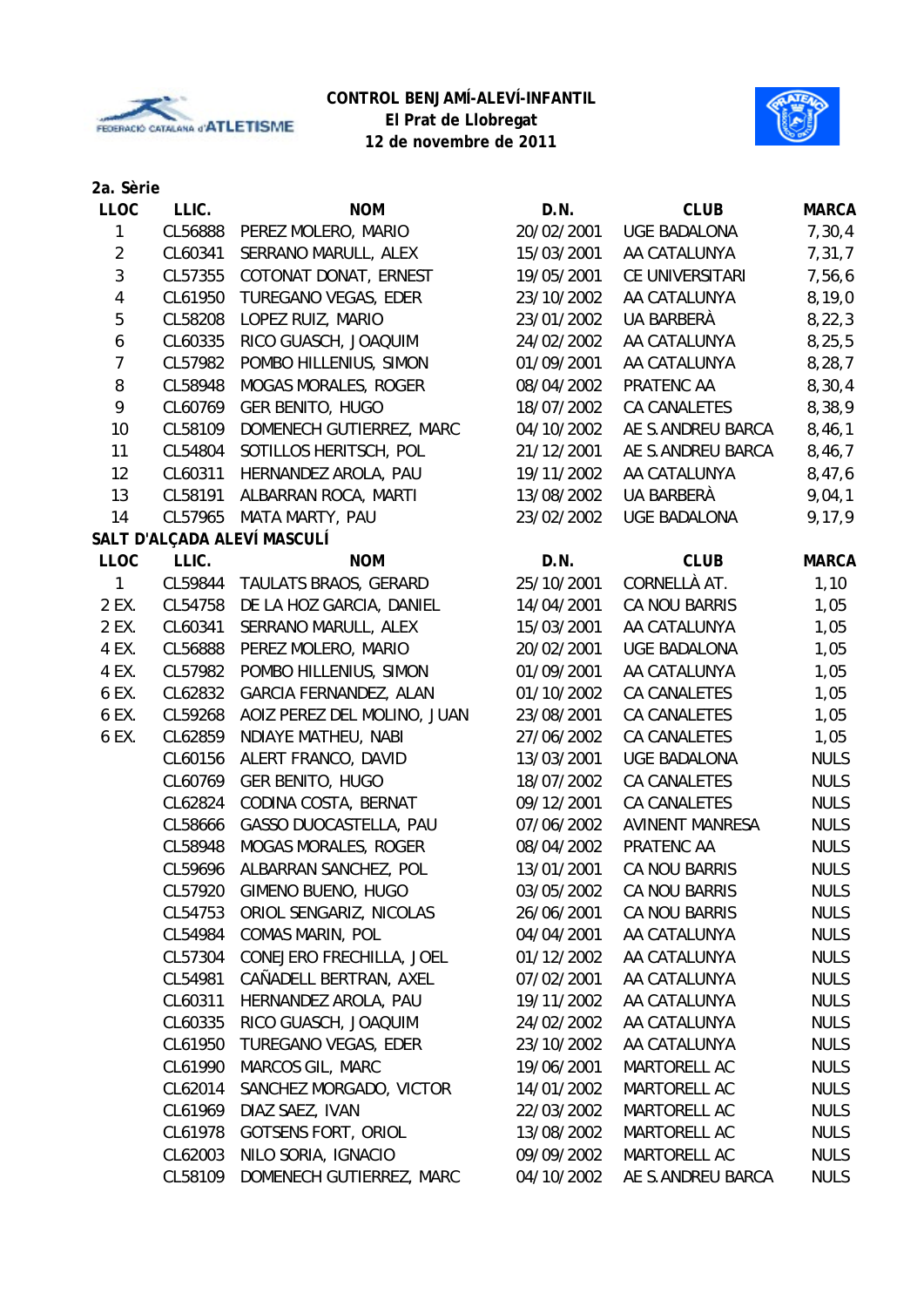

| El Piat de Liubiegat   |
|------------------------|
| 12 de novembre de 2011 |

|             | CL59438 | <b>GONZALEZ SEGURA, MARTIN</b> | 01/05/2002 | AE S.ANDREU BARCA | <b>NULS</b>  |
|-------------|---------|--------------------------------|------------|-------------------|--------------|
|             | CL54804 | SOTILLOS HERITSCH, POL         | 21/12/2001 | AE S.ANDREU BARCA | <b>NULS</b>  |
|             | CL54803 | GONZALEZ RODRIGUEZ, IKER       | 24/10/2001 | AE S.ANDREU BARCA | <b>NULS</b>  |
|             | CL58115 | ORTEGA MARTIN, SERGIO          | 01/08/2001 | AE S.ANDREU BARCA | <b>NULS</b>  |
|             | CL58208 | LOPEZ RUIZ, MARIO              | 23/01/2002 | UA BARBERÀ        | <b>NULS</b>  |
|             | CL58191 | ALBARRAN ROCA, MARTI           | 13/08/2002 | UA BARBERÀ        | <b>NULS</b>  |
|             |         | SALT AMB PERXA ALEVÍ MASCULÍ   |            |                   |              |
| <b>LLOC</b> | LLIC.   | <b>NOM</b>                     | D.N.       | <b>CLUB</b>       | <b>MARCA</b> |
|             | CL56960 | COLL SICLUNA, ARTUR            | 16/08/2001 | FC BARCELONA      | 1,70         |
|             |         |                                |            |                   |              |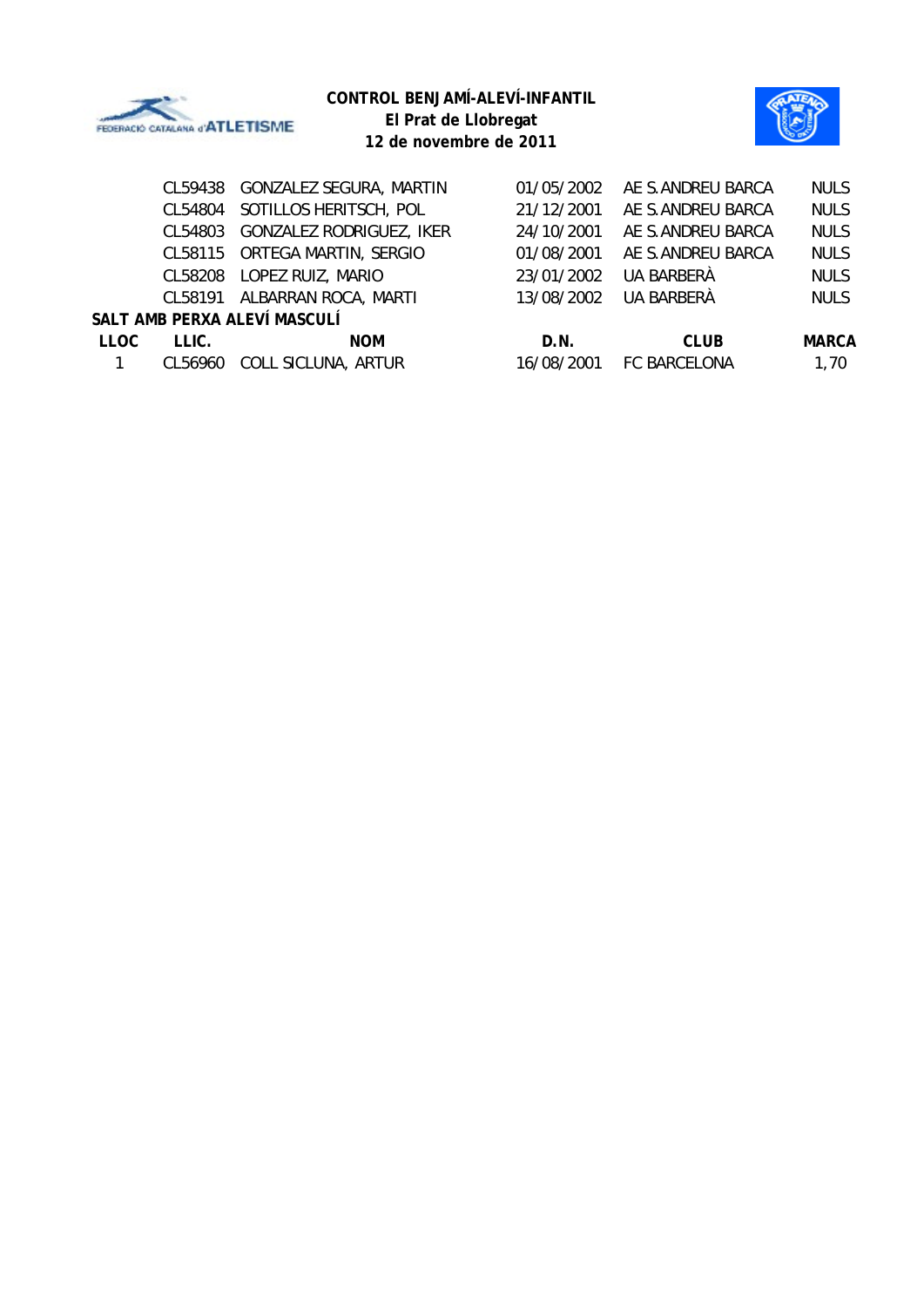



# **60 METRES LLISOS ALEVÍ FEMENÍ**

| 1a. Sèrie               |         |                                    |      |                            |              |
|-------------------------|---------|------------------------------------|------|----------------------------|--------------|
| <b>LLOC</b>             | LLIC.   | <b>NOM</b>                         | D.N. | <b>CLUB</b>                | <b>MARCA</b> |
| 1                       | CL59067 | DE MINGO DOMENECH, MARIA           |      | 09/02/2001 CE UNIVERSITARI | 9,0          |
| $\overline{2}$          | CL62828 | DE CAMPOS VERGES, CLAUDIA          |      | 14/05/2001 CA CANALETES    | 9,8          |
| 3                       | CL57933 | MOYA MATACHANA, LAURA              |      | 22/07/2002 CA NOU BARRIS   | 10,4         |
| $\overline{4}$          | CL62935 | MUAKUKU EÑESO, MELANGO             |      | 10/04/2002 CA NOU BARRIS   | 10,5         |
| 5                       | CL56701 | <b>VIRTUS MARTIN, LARA</b>         |      | 08/07/2001 PRATENC AA      | 10,7         |
| 6                       | CL62914 | BARRAZA LOPEZ, LUCIA               |      | 06/10/2002 CA NOU BARRIS   | 10,9         |
| 2a. Sèrie               |         |                                    |      |                            |              |
| <b>LLOC</b>             | LLIC.   | <b>NOM</b>                         | D.N. | <b>CLUB</b>                | <b>MARCA</b> |
| $\mathbf{1}$            | CL55577 | CORNELLAS ESCAYOLA, ELNA           |      | 22/04/2001 AVINENT MANRESA | 9,0          |
| $\overline{2}$          | CL57854 | MANZANARES PEREZ, SANDRA           |      | 13/11/2002 UGE BADALONA    | 9,4          |
| 3                       | CL58659 | CANAL MARTINEZ, JUDITH             |      | 28/03/2002 AVINENT MANRESA | 9,5          |
| $\overline{4}$          | CL61093 | DEVERS CANTERO, JUDIT              |      | 18/01/2002 AVINENT MANRESA | 10,3         |
| 5                       | CL63059 | CAÑABATE URGEL, MAR                |      | 14/08/2001 CA CANALETES    | 10,4         |
| 5                       | CL61278 | MARTINEZ TORRENTE, EVA             |      | 05/10/2001 UGE BADALONA    | 10,7         |
| 3a. Sèrie               |         |                                    |      |                            |              |
| <b>LLOC</b>             | LLIC.   | <b>NOM</b>                         | D.N. | <b>CLUB</b>                | <b>MARCA</b> |
| $\mathbf{1}$            | CL56049 | VIZUETE BRUSAU, ANDREA             |      | 25/01/2001 UGE BADALONA    | 9,9          |
| $\overline{2}$          | CL59206 | PASCUAL BARBANY, MARIA             |      | 01/10/2001 UGE BADALONA    | 10,2         |
| 3                       | CL56899 | DALMAU CLOTET, JULIA               |      | 04/05/2001 AVINENT MANRESA | 10,4         |
| $\overline{\mathbf{4}}$ | CL59765 | LLADO MARTINEZ, MERITXELL          |      | 08/04/2002 AVINENT MANRESA | 10,6         |
| 5                       | CL62855 | MURIST VACAS, AINHOA               |      | 05/12/2001 CA CANALETES    | 10,9         |
| 4a. Sèrie               |         |                                    |      |                            |              |
| <b>LLOC</b>             | LLIC.   | <b>NOM</b>                         | D.N. | <b>CLUB</b>                | <b>MARCA</b> |
| $\mathbf{1}$            |         | CL60760 CASTANY BERASTEGUI, BLANCA |      | 01/10/2001 CA CANALETES    | 9,4          |
| $\overline{2}$          | CL57858 | SALGADO BOIXADERAS, JULIA          |      | 12/01/2002 UGE BADALONA    | 10,4         |
| 3                       | CL62017 | TORRALBA CORRAL, SANDRA            |      | 05/03/2002 MARTORELL AC    | 10,7         |
| $\overline{4}$          | CL61967 | COCA PUIG, NURIA                   |      | 08/06/2002 MARTORELL AC    | 11,5         |
| 5a. Sèrie               |         |                                    |      |                            |              |
| <b>LLOC</b>             | LLIC.   | <b>NOM</b>                         | D.N. | <b>CLUB</b>                | <b>MARCA</b> |
| $\mathbf{1}$            | CL62773 | RUBIO MIRALLES, IRENE              |      | 08/02/2002 CE UNIVERSITARI | 9,8          |
| $\overline{2}$          | CL62256 | MELCHOR PEREZ, ANA                 |      | 05/04/2001 CA SANT JUST    | 9,9          |
| 3                       | CL62905 | MERZOUG, HANAE                     |      | 20/04/2001 MARTORELL AC    | 10,3         |
| $\overline{4}$          | CL62846 | LOPEZ CABALLER, MARTA              |      | 24/05/2002 CA CANALETES    | 10,7         |
| 5                       | CL55738 | SAYAGO CEREZO, PAULA               |      | 25/11/2001 CORNELLÀ AT.    | 11,2         |
| 6                       | CL62954 | MARTINEZ AGUILERA, IRENE           |      | 20/07/2002 AA CATALUNYA    | 12,1         |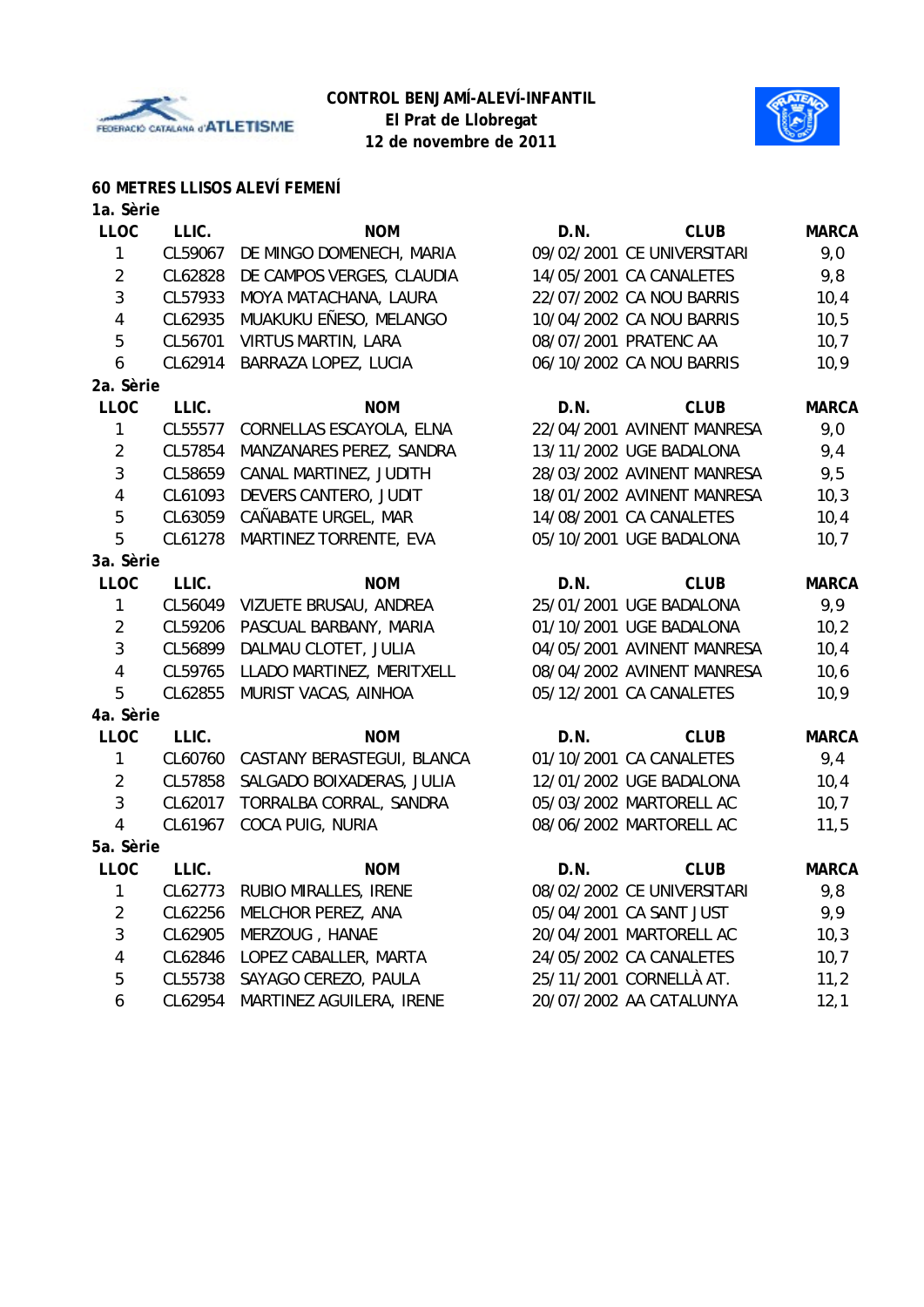



**12 de novembre de 2011**

| 6a. Sèrie        |         |                                 |      |                              |              |
|------------------|---------|---------------------------------|------|------------------------------|--------------|
| <b>LLOC</b>      | LLIC.   | <b>NOM</b>                      | D.N. | <b>CLUB</b>                  | <b>MARCA</b> |
| $\mathbf{1}$     | CL60752 | BARTOLOME ORO, CRISTINA         |      | 07/09/2001 CA CANALETES      | 9,6          |
| $\overline{2}$   | CL60153 | MERCHANT BUSTOS, SILVIA         |      | 15/04/2001 UGE BADALONA      | 9,9          |
| $\mathbf{3}$     | CL57168 | MARTINEZ GONZALEZ, ELENA        |      | 10/07/2002 CORNELLÀ AT.      | 10,0         |
| $\overline{4}$   | CL62008 | PINO CEREZO, AUREA              |      | 17/01/2002 MARTORELL AC      | 10,6         |
| 5                | CL62764 | DE MINGO DOMENECH, ANNA         |      | 30/12/2002 CE UNIVERSITARI   | 10,7         |
| $\boldsymbol{6}$ | CL61983 | JORBA VERA, ANA                 |      | 17/01/2001 MARTORELL AC      | 11,2         |
| 7a. Sèrie        |         |                                 |      |                              |              |
| <b>LLOC</b>      | LLIC.   | <b>NOM</b>                      | D.N. | <b>CLUB</b>                  | <b>MARCA</b> |
| $\mathbf{1}$     | CL60351 | <b>VERGES PEREZ, ALBA</b>       |      | 02/05/2001 AA CATALUNYA      | 9,4          |
| $\overline{2}$   | CL60329 | PALOMERO DONADEU, ALEXIA        |      | 19/11/2002 AA CATALUNYA      | 10,4         |
| 3                | CL62769 | <b>GABARRO BENET, MONICA</b>    |      | 23/01/2002 CE UNIVERSITARI   | 10, 6        |
| $\overline{4}$   | CL62002 | NIETO CAPUZ, NORA               |      | 17/04/2001 MARTORELL AC      | 11,5         |
| 5                | CL62912 | SERRANO OLIVER, AURA            |      | 07/05/2002 MARTORELL AC      | 11,8         |
| 8a. Sèrie        |         |                                 |      |                              |              |
| <b>LLOC</b>      | LLIC.   | <b>NOM</b>                      | D.N. | <b>CLUB</b>                  | <b>MARCA</b> |
| $\mathbf{1}$     | CL54973 | MENDEZ LOPEZ, MARTA             |      | 08/10/2001 AA CATALUNYA      | 10,0         |
| $\overline{2}$   | CL61878 | SUBIRATS IVERN, JOANA           |      | 05/06/2001 AA CATALUNYA      | 10,2         |
| $\mathbf{3}$     | CL61976 | GOMEZ RODRIGUEZ, SARA           |      | 10/09/2001 MARTORELL AC      | 10,4         |
| $\overline{4}$   | CL56961 | INGLAVAGA MARTINEZ, NURIA       |      | 23/03/2001 FC BARCELONA      | 10, 5        |
| 5                | CL58112 | MITJANS BARCELO, MARTA          |      | 05/05/2002 AE S.ANDREU BARCA | 11,0         |
| 9a. Sèrie        |         |                                 |      |                              |              |
| <b>LLOC</b>      | LLIC.   | <b>NOM</b>                      | D.N. | <b>CLUB</b>                  | <b>MARCA</b> |
| $\mathbf{1}$     | CL58113 | MONGAY MARTINEZ, KARLA          |      | 15/09/2002 AE S.ANDREU BARCA | 9,6          |
| $\overline{2}$   | CL54806 | <b>GARCIA TAMARAL, EVA</b>      |      | 01/12/2001 AE S.ANDREU BARCA | 10,0         |
| $\mathfrak{Z}$   | CL61601 | <b>GOL ALBERICH, SARA</b>       |      | 26/07/2002 AA CATALUNYA      | 10,7         |
| $\overline{4}$   | CL61921 | COLAS SIMAL, CLARA              |      | 23/10/2002 AA CATALUNYA      | 11,7         |
| 5                | CL62953 | NUÑEZ DIAZ, HELENA              |      | 14/01/2002 AA CATALUNYA      | 12,4         |
| 10a. Sèrie       |         |                                 |      |                              |              |
| <b>LLOC</b>      | LLIC.   | <b>NOM</b>                      | D.N. | <b>CLUB</b>                  | <b>MARCA</b> |
| $\mathbf{1}$     | CL54977 | LARRIBA PORT, MARINA            |      | 17/04/2001 AA CATALUNYA      | 9,8          |
| $\overline{2}$   | CL58794 | <b>GOMEZ ZAFRA, NEREA</b>       |      | 07/02/2001 UA BARBERÀ        | 9,9          |
| $\mathbf{3}$     | CL61941 | RABAIXET TORTOSA, NEREA         |      | 15/09/2001 AA CATALUNYA      | 10,1         |
| $\overline{4}$   | CL60312 | ILLA OVIEDO, ANDREA             |      | 30/01/2001 AA CATALUNYA      | 10,4         |
| 5                | CL61937 | PEREZ DE ARENAZA GARCIA, AITANA |      | 25/07/2001 AA CATALUNYA      | 10,9         |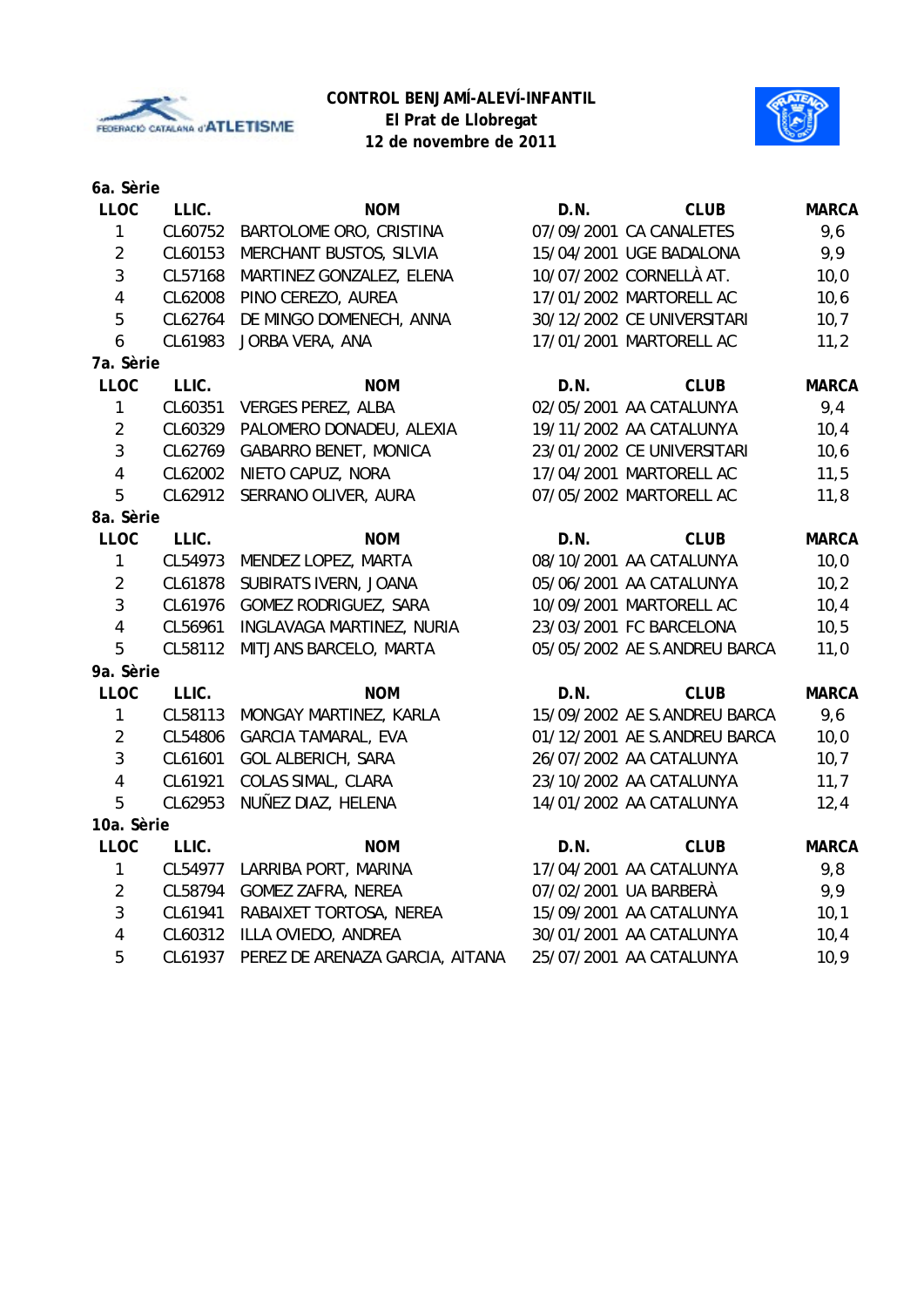



## **2000 METRES LLISOS ALEVÍ FEMENÍ**

|  | 1a. Sèrie |
|--|-----------|
|--|-----------|

| <b>LLOC</b>    | LLIC.   | <b>NOM</b>                      | D.N. | <b>CLUB</b>                | <b>MARCA</b> |
|----------------|---------|---------------------------------|------|----------------------------|--------------|
| 1              | CL55577 | CORNELLAS ESCAYOLA, ELNA        |      | 22/04/2001 AVINENT MANRESA | 7,52,0       |
| $\overline{2}$ | CL55583 | TARRAGO CLOP, MERITXELL         |      | 13/01/2001 AVINENT MANRESA | 8,08,6       |
| 3              | CL60329 | PALOMERO DONADEU, ALEXIA        |      | 19/11/2002 AA CATALUNYA    | 8,23,9       |
| 4              | CL57516 | RUFFO FERNANDEZ, BLANCA         |      | 11/04/2002 CE UNIVERSITARI | 8,42,6       |
| 5              | CL57858 | SALGADO BOIXADERAS, JULIA       |      | 12/01/2002 UGE BADALONA    | 8,53,3       |
| 6              | CL60752 | BARTOLOME ORO, CRISTINA         |      | 07/09/2001 CA CANALETES    | 8,54,9       |
| $\overline{7}$ | CL58794 | <b>GOMEZ ZAFRA, NEREA</b>       |      | 07/02/2001 UA BARBERÀ      | 9,01,8       |
| 8              | CL61941 | RABAIXET TORTOSA, NEREA         |      | 15/09/2001 AA CATALUNYA    | 9,04,9       |
| 9              | CL61601 | <b>GOL ALBERICH, SARA</b>       |      | 26/07/2002 AA CATALUNYA    | 9,07,1       |
| 10             | CL57854 | MANZANARES PEREZ, SANDRA        |      | 13/11/2002 UGE BADALONA    | 9, 12, 5     |
| 11             | CL62850 | MASAGUE COMELLAS, RITA          |      | 04/05/2002 CA CANALETES    | 9, 13, 1     |
| 12             | CL62846 | LOPEZ CABALLER, MARTA           |      | 24/05/2002 CA CANALETES    | 9, 24, 1     |
| 13             | CL62914 | BARRAZA LOPEZ, LUCIA            |      | 06/10/2002 CA NOU BARRIS   | 9,28,7       |
| 14             | CL60312 | ILLA OVIEDO, ANDREA             |      | 30/01/2001 AA CATALUNYA    | 9,53,5       |
| 15             | CL62855 | MURIST VACAS, AINHOA            |      | 05/12/2001 CA CANALETES    | 10, 12, 6    |
| 16             | CL61921 | COLAS SIMAL, CLARA              |      | 23/10/2002 AA CATALUNYA    | 10, 22, 2    |
| 17             | CL60153 | MERCHANT BUSTOS, SILVIA         |      | 15/04/2001 UGE BADALONA    | 10, 37, 6    |
| 18             | CL57933 | MOYA MATACHANA, LAURA           |      | 22/07/2002 CA NOU BARRIS   | 11, 14, 9    |
| 2a. Sèrie      |         |                                 |      |                            |              |
| LLOC           | LLIC.   | <b>NOM</b>                      | D.N. | <b>CLUB</b>                | <b>MARCA</b> |
| 1              | CL57168 | MARTINEZ GONZALEZ, ELENA        |      | 10/07/2002 CORNELLÀ AT.    | 8,30,8       |
| $\overline{2}$ | CL56899 | DALMAU CLOTET, JULIA            |      | 04/05/2001 AVINENT MANRESA | 8,34,9       |
| 3              | CL62008 | PINO CEREZO, AUREA              |      | 17/01/2002 MARTORELL AC    | 8,42,1       |
| 4              | CL56049 | VIZUETE BRUSAU, ANDREA          |      | 25/01/2001 UGE BADALONA    | 8,44,9       |
| 5              | CL61983 | JORBA VERA, ANA                 |      | 17/01/2001 MARTORELL AC    | 9,02,8       |
| 6              | CL61937 | PEREZ DE ARENAZA GARCIA, AITANA |      | 25/07/2001 AA CATALUNYA    | 9, 11, 3     |
| $\overline{7}$ | CL59206 | PASCUAL BARBANY, MARIA          |      | 01/10/2001 UGE BADALONA    | 9,14,9       |
| $\, 8$         | CL55738 | SAYAGO CEREZO, PAULA            |      | 25/11/2001 CORNELLÀ AT.    | 9,30,5       |
| 9              | CL62017 | TORRALBA CORRAL, SANDRA         |      | 05/03/2002 MARTORELL AC    | 9,39,2       |
| 10             | CL62905 | MERZOUG, HANAE                  |      | 20/04/2001 MARTORELL AC    | 9,48,3       |
| 11             | CL56698 | GRUESO ALVAREZ, ELENA           |      | 19/01/2001 PRATENC AA      | 10, 16, 9    |
| 12             | CL61965 | CINTO GUILABERT, MIREIA         |      | 07/05/2002 MARTORELL AC    | 10, 30, 3    |
| 13             | CL62912 | SERRANO OLIVER, AURA            |      | 07/05/2002 MARTORELL AC    | 11,44,9      |
| 14             | CL61976 | GOMEZ RODRIGUEZ, SARA           |      | 10/09/2001 MARTORELL AC    | 14, 41, 3    |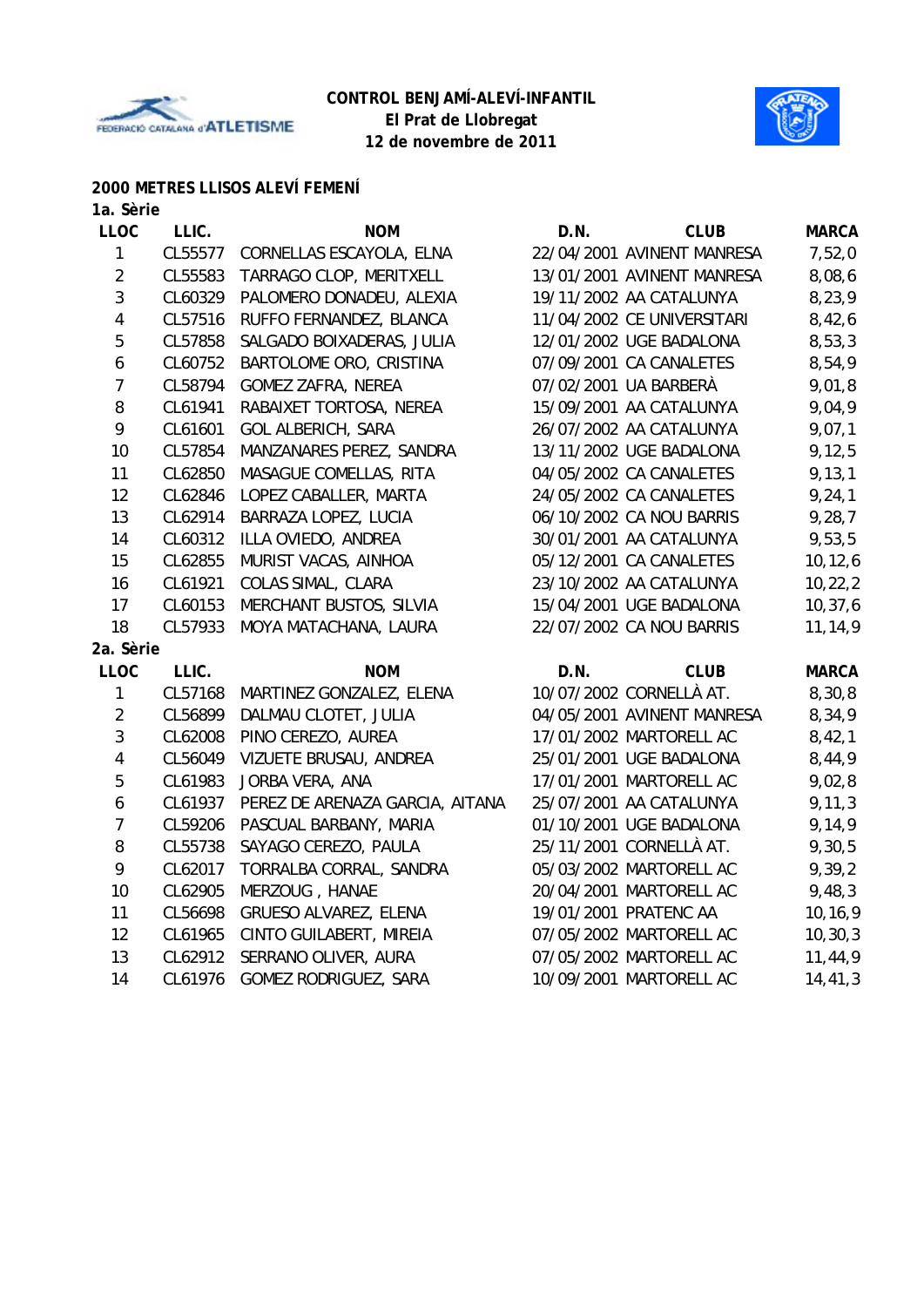



## **SALT D'ALÇADA ALEVÍ FEMENÍ**

| <b>LLOC</b>    | LLIC.   | <b>NOM</b>                       | D.N. | <b>CLUB</b>                  | <b>MARCA</b> |
|----------------|---------|----------------------------------|------|------------------------------|--------------|
| 1              |         | CL55577 CORNELLAS ESCAYOLA, ELNA |      | 22/04/2001 AVINENT MANRESA   | 1,27         |
| $\overline{2}$ | CL61983 | JORBA VERA, ANA                  |      | 17/01/2001 MARTORELL AC      | 1,15         |
| 3              | CL59067 | DE MINGO DOMENECH, MARIA         |      | 09/02/2001 CE UNIVERSITARI   | 1,10         |
| 4              | CL62256 | MELCHOR PEREZ, ANA               |      | 05/04/2001 CA SANT JUST      | 1,05         |
| 5              | CL62008 | PINO CEREZO, AUREA               |      | 17/01/2002 MARTORELL AC      | 1,05         |
| 6              | CL60351 | <b>VERGES PEREZ, ALBA</b>        |      | 02/05/2001 AA CATALUNYA      | 1,05         |
| $\overline{7}$ | CL56049 | VIZUETE BRUSAU, ANDREA           |      | 25/01/2001 UGE BADALONA      | 1,05         |
| 8              | CL62828 | DE CAMPOS VERGES, CLAUDIA        |      | 14/05/2001 CA CANALETES      | 1,05         |
| 9              | CL56961 | INGLAVAGA MARTINEZ, NURIA        |      | 23/03/2001 FC BARCELONA      | 1,00         |
| 10             | CL54806 | <b>GARCIA TAMARAL, EVA</b>       |      | 01/12/2001 AE S.ANDREU BARCA | 1,00         |
| 11             | CL58113 | MONGAY MARTINEZ, KARLA           |      | 15/09/2002 AE S.ANDREU BARCA | 1,00         |
| 12             | CL58794 | <b>GOMEZ ZAFRA, NEREA</b>        |      | 07/02/2001 UA BARBERÀ        | 1,00         |
| 13             | CL61941 | RABAIXET TORTOSA, NEREA          |      | 15/09/2001 AA CATALUNYA      | 1,00         |
| 14             | CL55583 | TARRAGO CLOP, MERITXELL          |      | 13/01/2001 AVINENT MANRESA   | 1,00         |
| 15             | CL59765 | LLADO MARTINEZ, MERITXELL        |      | 08/04/2002 AVINENT MANRESA   | 1,00         |
| 16             | CL54977 | LARRIBA PORT, MARINA             |      | 17/04/2001 AA CATALUNYA      | 1,00         |
| 17             | CL54973 | MENDEZ LOPEZ, MARTA              |      | 08/10/2001 AA CATALUNYA      | 1,00         |
| 18             | CL57854 | MANZANARES PEREZ, SANDRA         |      | 13/11/2002 UGE BADALONA      | 1,00         |
| 19             | CL63059 | CAÑABATE URGEL, MAR              |      | 14/08/2001 CA CANALETES      | 1,00         |
|                | CL62935 | MUAKUKU EÑESO, MELANGO           |      | 10/04/2002 CA NOU BARRIS     | <b>NULS</b>  |
|                | CL62914 | BARRAZA LOPEZ, LUCIA             |      | 06/10/2002 CA NOU BARRIS     | <b>NULS</b>  |
|                | CL57933 | MOYA MATACHANA, LAURA            |      | 22/07/2002 CA NOU BARRIS     | <b>NULS</b>  |
|                | CL57168 | MARTINEZ GONZALEZ, ELENA         |      | 10/07/2002 CORNELLÀ AT.      | <b>NULS</b>  |
|                | CL55738 | SAYAGO CEREZO, PAULA             |      | 25/11/2001 CORNELLÀ AT.      | <b>NULS</b>  |
|                | CL61976 | GOMEZ RODRIGUEZ, SARA            |      | 10/09/2001 MARTORELL AC      | <b>NULS</b>  |
|                | CL62017 | TORRALBA CORRAL, SANDRA          |      | 05/03/2002 MARTORELL AC      | <b>NULS</b>  |
|                | CL61965 | CINTO GUILABERT, MIREIA          |      | 07/05/2002 MARTORELL AC      | <b>NULS</b>  |
|                | CL61967 | COCA PUIG, NURIA                 |      | 08/06/2002 MARTORELL AC      | <b>NULS</b>  |
|                | CL62905 | MERZOUG, HANAE                   |      | 20/04/2001 MARTORELL AC      | <b>NULS</b>  |
|                | CL62912 | SERRANO OLIVER, AURA             |      | 07/05/2002 MARTORELL AC      | <b>NULS</b>  |
|                |         | CL58112 MITJANS BARCELO, MARTA   |      | 05/05/2002 AE S.ANDREU BARCA | <b>NULS</b>  |
|                | CL60329 | PALOMERO DONADEU, ALEXIA         |      | 19/11/2002 AA CATALUNYA      | <b>NULS</b>  |
|                | CL61937 | PEREZ DE ARENAZA GARCIA, AITANA  |      | 25/07/2001 AA CATALUNYA      | <b>NULS</b>  |
|                | CL62954 | MARTINEZ AGUILERA, IRENE         |      | 20/07/2002 AA CATALUNYA      | <b>NULS</b>  |
|                | CL61093 | DEVERS CANTERO, JUDIT            |      | 18/01/2002 AVINENT MANRESA   | <b>NULS</b>  |
|                | CL61921 | COLAS SIMAL, CLARA               |      | 23/10/2002 AA CATALUNYA      | <b>NULS</b>  |
|                | CL62953 | NUÑEZ DIAZ, HELENA               |      | 14/01/2002 AA CATALUNYA      | <b>NULS</b>  |
|                | CL61878 | SUBIRATS IVERN, JOANA            |      | 05/06/2001 AA CATALUNYA      | <b>NULS</b>  |
|                | CL62769 | <b>GABARRO BENET, MONICA</b>     |      | 23/01/2002 CE UNIVERSITARI   | <b>NULS</b>  |
|                | CL62773 | RUBIO MIRALLES, IRENE            |      | 08/02/2002 CE UNIVERSITARI   | <b>NULS</b>  |
|                | CL57858 | SALGADO BOIXADERAS, JULIA        |      | 12/01/2002 UGE BADALONA      | <b>NULS</b>  |
|                | CL59206 | PASCUAL BARBANY, MARIA           |      | 01/10/2001 UGE BADALONA      | <b>NULS</b>  |
|                | CL61278 | MARTINEZ TORRENTE, EVA           |      | 05/10/2001 UGE BADALONA      | <b>NULS</b>  |
|                | CL62855 | MURIST VACAS, AINHOA             |      | 05/12/2001 CA CANALETES      | <b>NULS</b>  |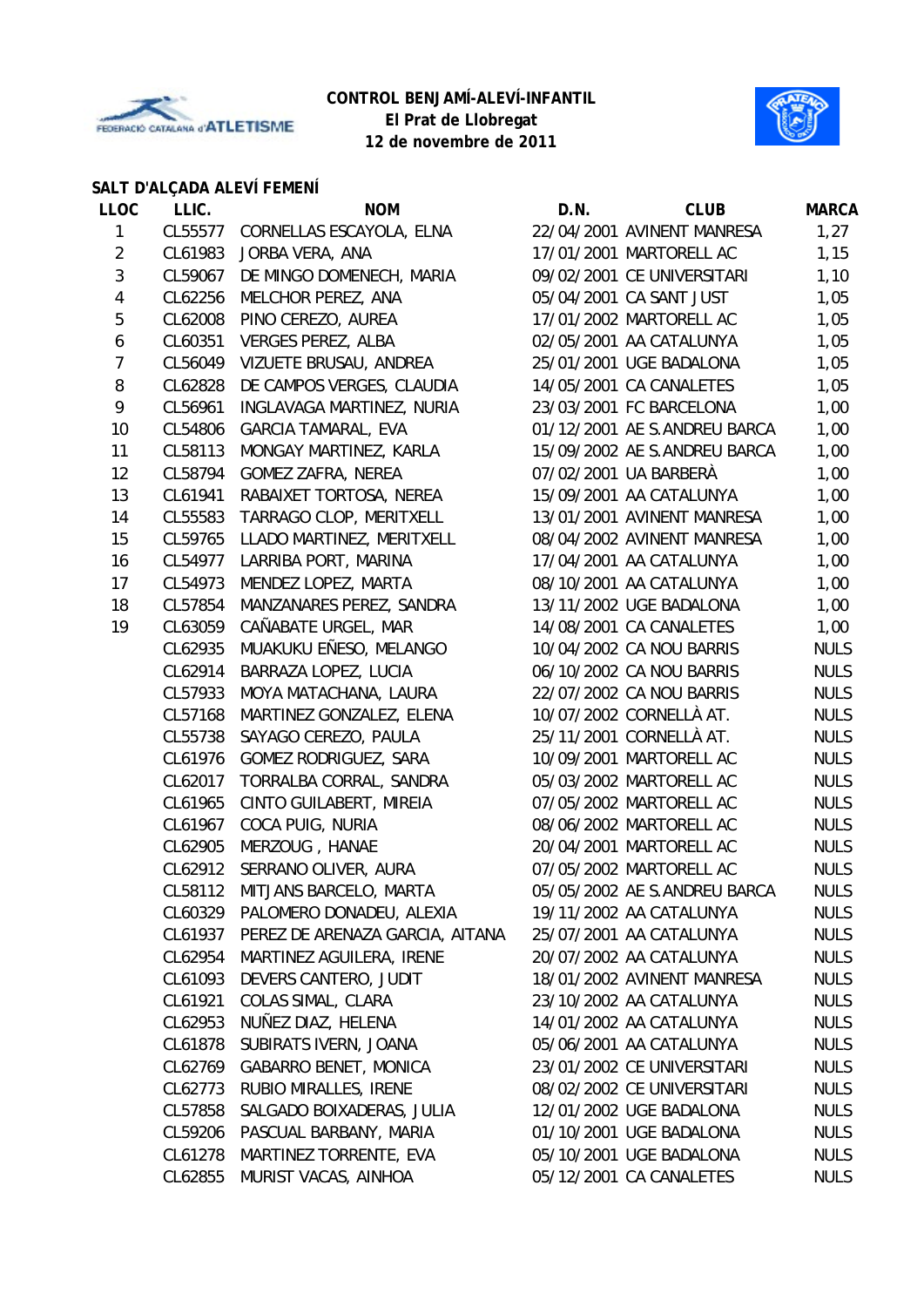



|      |            |                                                                                                    |       | <b>NULS</b>                                        |
|------|------------|----------------------------------------------------------------------------------------------------|-------|----------------------------------------------------|
|      |            |                                                                                                    |       |                                                    |
| THC. | <b>NOM</b> | D.N.                                                                                               | CLUB. | MARCA                                              |
|      |            |                                                                                                    |       | 1.40                                               |
|      |            | CL62850 MASAGUE COMELLAS, RITA<br>SALT AMB PERXA ALEVÍ FEMENÍ<br>CL56961 INGLAVAGA MARTINEZ, NURIA |       | 04/05/2002 CA CANALETES<br>23/03/2001 FC BARCELONA |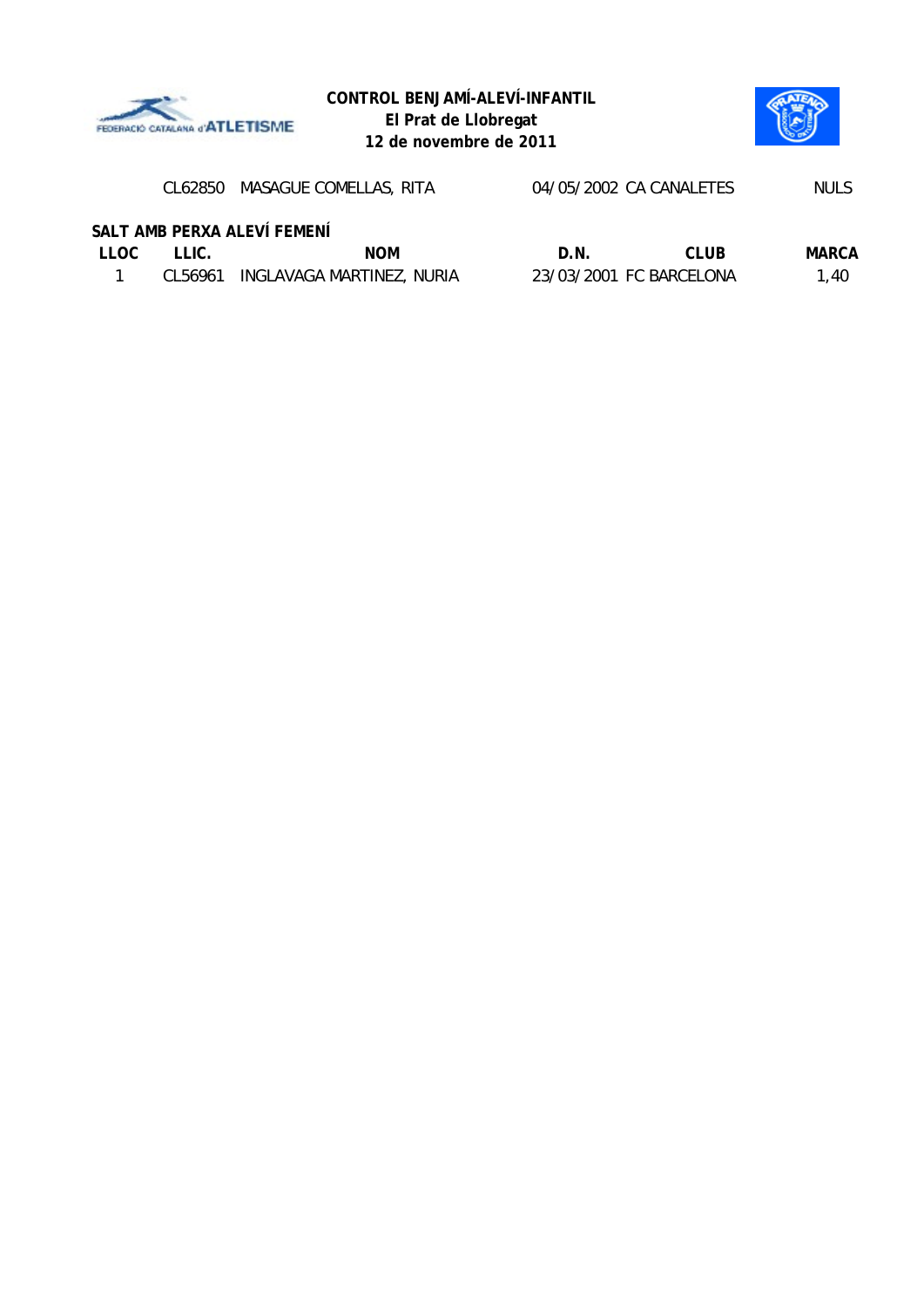



#### **1000 METRES LLISOS BENJAMÍ MASCULÍ**

| 1a. Sèrie               |         |                                 |            |                     |              |
|-------------------------|---------|---------------------------------|------------|---------------------|--------------|
| <b>LLOC</b>             | LLIC.   | <b>NOM</b>                      | D.N.       | <b>CLUB</b>         | <b>MARCA</b> |
| 1                       | CL59857 | TAULATS BRAOS, DIDAC            | 24/09/2003 | CORNELLÀ AT.        | 3,40,8       |
| $\overline{2}$          | CL62956 | AOIZ PEREZ DEL MOLINO, IGNACIO  | 14/01/2004 | CA CANALETES        | 4,02,9       |
| 3                       | CL61219 | TOMAS HOMAR, ARNAU              | 15/02/2003 | CA CANALETES        | 4,05,7       |
| $\overline{\mathbf{4}}$ | CL62837 | GOMEZ VERDUGO, ARNAU            | 29/02/2004 | <b>CA CANALETES</b> | 4, 10, 2     |
| 5                       | CL61929 | JIMENEZ ISABAL, ALBERT          | 30/04/2004 | AA CATALUNYA        | 4,13,9       |
| $\boldsymbol{6}$        | CL60292 | CARCELES FERRERONS, POL         | 05/07/2003 | AA CATALUNYA        | 4, 15, 8     |
| $\overline{7}$          | CL61940 | PEREZ RODRIGUEZ, JOEL           | 31/03/2003 | AA CATALUNYA        | 4, 20, 7     |
| 8                       | CL61911 | BATISTE RAMON, TARIKU           | 26/12/2004 | AA CATALUNYA        | 4,22,2       |
| 9                       | CL61936 | PARAMO VALECILLOS, JOSEP        | 18/03/2004 | AA CATALUNYA        | 4, 25, 9     |
| 10                      | CL62942 | REINA CABRERA, MATEU            | 11/06/2004 | CA NOU BARRIS       | 4,30,5       |
| 11                      | CL61938 | PEREZ DE ARENAZA GARCIA, CARLOS | 30/07/2003 | AA CATALUNYA        | 5,07,3       |
| 12                      | CL62860 | NOVARO CUSTODIO, MARIO          | 25/06/2004 | CA CANALETES        | 4,10,4       |
| 13                      | CL61948 | RODRIGO MARTINEZ, EMITAI        | 23/12/2004 | AA CATALUNYA        | 5, 12, 3     |
| 14                      | CL62858 | NDIAYE MATHEU, ISMAEL           | 16/05/2004 | <b>CA CANALETES</b> | 5, 12, 5     |
| 15                      | CL62820 | BONCOMPTE DIEZ, POL             | 03/05/2004 | CA CANALETES        | 5, 23, 2     |
| 16                      | CL62825 | CRISTOFOL BARRANCO, NIKO        | 20/08/2004 | CA CANALETES        | 5,43,2       |
| 17                      | CL62872 | TARRAGO AVILA, ALEX             | 03/07/2004 | <b>CA CANALETES</b> | 5,54,6       |
| 2a. Sèrie               |         |                                 |            |                     |              |
| <b>LLOC</b>             | LLIC.   | <b>NOM</b>                      | D.N.       | <b>CLUB</b>         | <b>MARCA</b> |
| 1                       | CL60300 | DARDER GARI, SERGI              | 30/06/2003 | AA CATALUNYA        | 3,51,7       |
| $\overline{2}$          | CL62261 | PADILLA MARTIN, RAUL            | 31/03/2003 | CA SANT JUST        | 4,07,1       |
| 3                       | CL61922 | DE LA FUENTE MARTINEZ, ALEX     | 28/07/2003 | AA CATALUNYA        | 4,09,0       |
| 4                       | CL62255 | MELCHOR PEREZ, ALEX             | 02/04/2003 | CA SANT JUST        | 4,13,9       |
| $\overline{5}$          | CL60294 | CIVERA POCEIRO, PAU             | 08/10/2003 | AA CATALUNYA        | 4,15,9       |
| 6                       | CL59437 | GARCIA TAMARAL, JOSEP           | 09/07/2003 | AE S.ANDREU BARCA   | 4,21,5       |
| $\overline{7}$          | CL59436 | DUCAMP MARTINEZ, DIEGO          | 21/12/2003 | AE S.ANDREU BARCA   | 4, 28, 4     |
| 8                       | CL62958 | RODRIGUEZ SOTO, SAMUEL          | 04/03/2004 | AE S.ANDREU BARCA   | 4,30,4       |
| 9                       | CL61067 | <b>GARCIA ROMERO, LLORENC</b>   | 04/12/2003 | CA SANT JUST        | 4,32,8       |

10 CL63047 NUÑEZ LEGRAND, LEO 16/04/2004 UGE BADALONA 4,35,4 11 CL61669 PEREZ VILORIA, ALEJANDRO 25/03/2003 PRATENC AA 4,43,6 12 CL61984 JORBA VERA, DANIEL 27/03/2003 MARTORELL AC 4,47,0 13 CL60296 COMAS MARIN, JOAN 03/02/2003 AA CATALUNYA 4,48,6 14 CL62010 RAMIREZ VALDIVIESO, MARC 30/03/2004 MARTORELL AC 5,02,5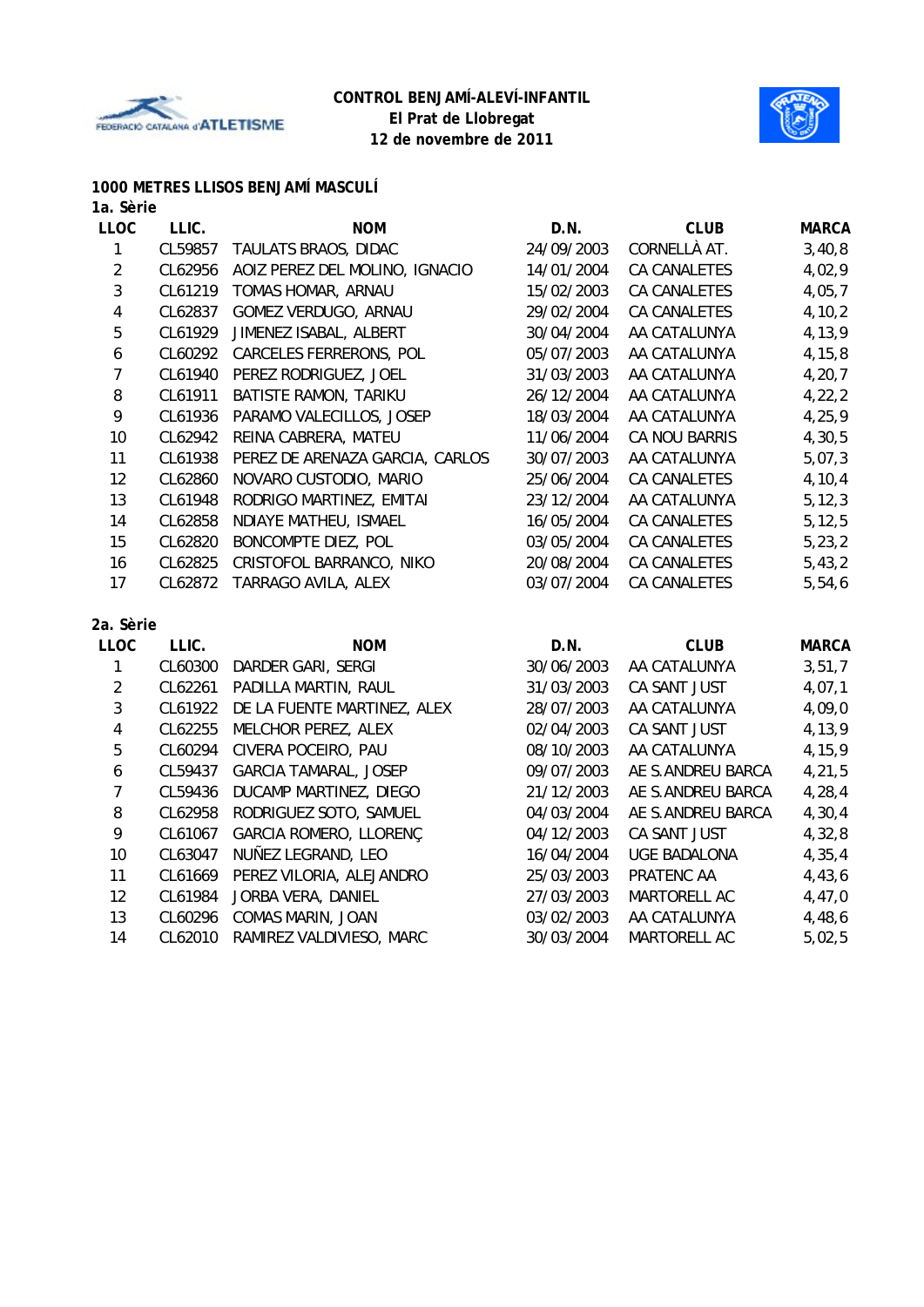



#### **SALT DE LLARGADA BENJAMÍ MASCULINA**

| <b>LLOC</b>      | LLIC.   | <b>NOM</b>                      | D.N.       | <b>CLUB</b>         | <b>MARCA</b> |
|------------------|---------|---------------------------------|------------|---------------------|--------------|
| $\mathbf{1}$     | CL59443 | PASCUAL SANCHEZ, CARLES         | 01/10/2003 | AE S.ANDREU BARCA   | 2,95         |
| $\overline{2}$   | CL60294 | CIVERA POCEIRO, PAU             | 08/10/2003 | AA CATALUNYA        | 2,84         |
| 3                | CL61943 | REGUEIRO INFANTE, CARLOS        | 28/01/2004 | AA CATALUNYA        | 2,79         |
| $\pmb{4}$        | CL60296 | COMAS MARIN, JOAN               | 03/02/2003 | AA CATALUNYA        | 2,78         |
| 5                | CL61929 | JIMENEZ ISABAL, ALBERT          | 30/04/2004 | AA CATALUNYA        | 2,70         |
| $\boldsymbol{6}$ | CL60300 | DARDER GARI, SERGI              | 30/06/2003 | AA CATALUNYA        | 2,70         |
| $\overline{7}$   | CL61940 | PEREZ RODRIGUEZ, JOEL           | 31/03/2003 | AA CATALUNYA        | 2,56         |
| 8                | CL62255 | MELCHOR PEREZ, ALEX             | 02/04/2003 | CA SANT JUST        | 2,56         |
| 9                | CL62010 | RAMIREZ VALDIVIESO, MARC        | 30/03/2004 | MARTORELL AC        | 2,55         |
| 10               | CL59437 | <b>GARCIA TAMARAL, JOSEP</b>    | 09/07/2003 | AE S.ANDREU BARCA   | 2,53         |
| 11               | CL59857 | TAULATS BRAOS, DIDAC            | 24/09/2003 | CORNELLÀ AT.        | 2,52         |
| 12               | CL62956 | AOIZ PEREZ DEL MOLINO, IGNACIO  | 14/01/2004 | CA CANALETES        | 2,50         |
| 13               | CL61984 | JORBA VERA, DANIEL              | 27/03/2003 | MARTORELL AC        | 2,42         |
| 14               | CL61922 | DE LA FUENTE MARTINEZ, ALEX     | 28/07/2003 | AA CATALUNYA        | 2,33         |
| 15               | CL61948 | RODRIGO MARTINEZ, EMITAI        | 23/12/2004 | AA CATALUNYA        | 2,30         |
| 16               | CL61067 | GARCIA ROMERO, LLORENÇ          | 04/12/2003 | CA SANT JUST        | 2,30         |
| 17               | CL61911 | BATISTE RAMON, TARIKU           | 26/12/2004 | AA CATALUNYA        | 2,27         |
| 18               | CL59436 | DUCAMP MARTINEZ, DIEGO          | 21/12/2003 | AE S.ANDREU BARCA   | 2,22         |
| 19               | CL61219 | TOMAS HOMAR, ARNAU              | 15/02/2003 | CA CANALETES        | 2,20         |
| 20               | CL60292 | <b>CARCELES FERRERONS, POL</b>  | 05/07/2003 | AA CATALUNYA        | 2,20         |
| 21               | CL61216 | ROTAECHE VILLANUEVA, CARLOS     | 28/06/2003 | CA CANALETES        | 2,11         |
| 22               | CL62860 | NOVARO CUSTODIO, MARIO          | 25/06/2004 | CA CANALETES        | 2,10         |
| 23               | CL62858 | NDIAYE MATHEU, ISMAEL           | 16/05/2004 | CA CANALETES        | 2,10         |
| 24               | CL61936 | PARAMO VALECILLOS, JOSEP        | 18/03/2004 | AA CATALUNYA        | 2,08         |
| 25               | CL62958 | RODRIGUEZ SOTO, SAMUEL          | 04/03/2004 | AE S.ANDREU BARCA   | 2,08         |
| 26               | CL61924 | FERNANDEZ GALIAN, JAN           | 26/11/2003 | AA CATALUNYA        | 2,05         |
| 27               | CL62261 | PADILLA MARTIN, RAUL            | 31/03/2003 | CA SANT JUST        | 2,05         |
| 28               | CL62825 | CRISTOFOL BARRANCO, NIKO        | 20/08/2004 | CA CANALETES        | 2,00         |
| 29               | CL62942 | REINA CABRERA, MATEU            | 11/06/2004 | CA NOU BARRIS       | 2,00         |
| 30               | CL63047 | NUÑEZ LEGRAND, LEO              | 16/04/2004 | <b>UGE BADALONA</b> | 1,95         |
| 31               | CL61669 | PEREZ VILORIA, ALEJANDRO        | 25/03/2003 | PRATENC AA          | 1,88         |
| 32               | CL61938 | PEREZ DE ARENAZA GARCIA, CARLOS | 30/07/2003 | AA CATALUNYA        | 1,84         |
| 33               | CL62837 | GOMEZ VERDUGO, ARNAU            | 29/02/2004 | CA CANALETES        | 1,80         |
| 34               | CL62862 | PERELLE MUNRO, ALEX             | 30/08/2004 | CA CANALETES        | 1,50         |
| 35               | CL62872 | TARRAGO AVILA, ALEX             | 03/07/2004 | CA CANALETES        | 1,46         |
|                  | CL62820 | BONCOMPTE DIEZ, POL             | 03/05/2004 | <b>CA CANALETES</b> | <b>NULS</b>  |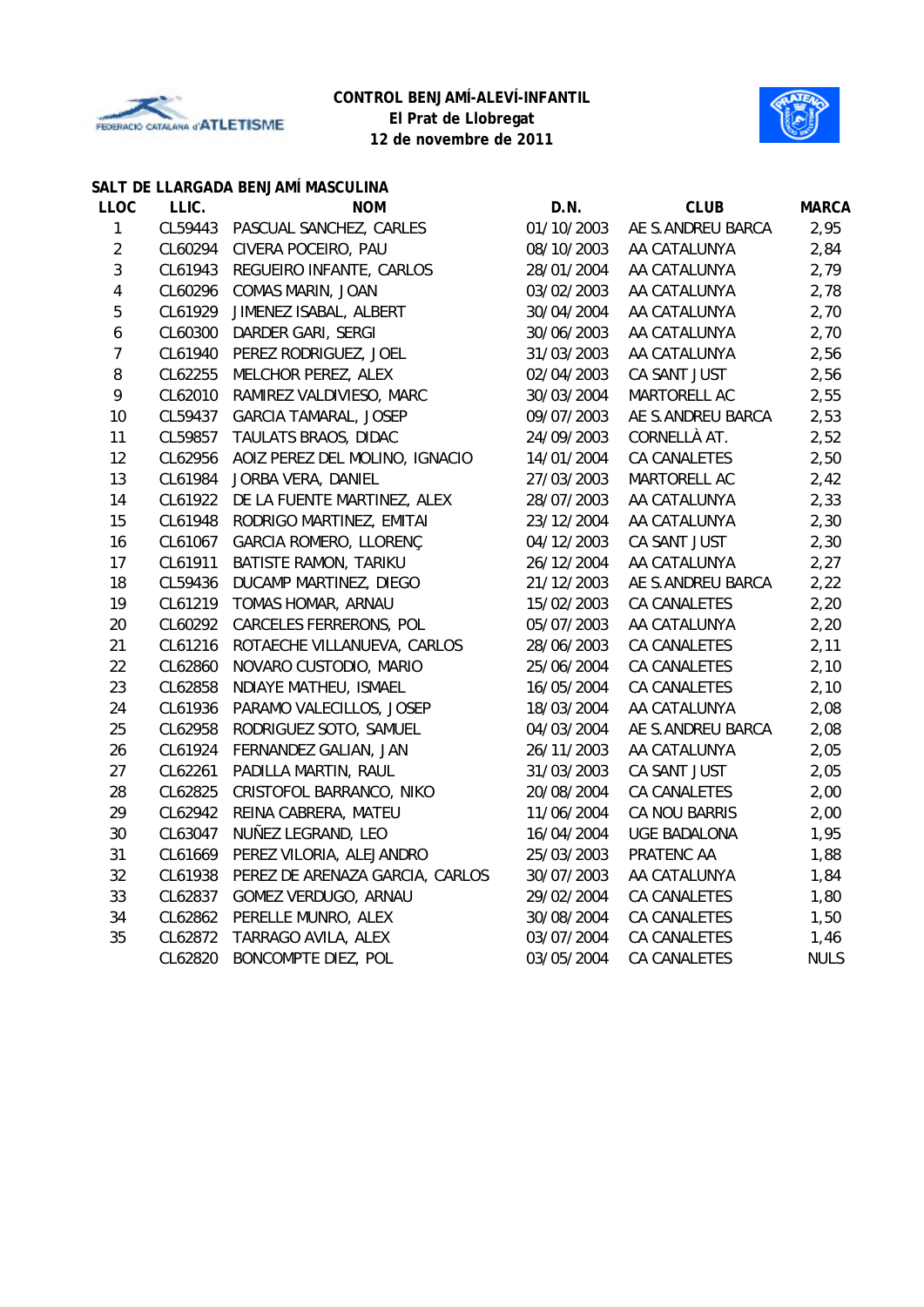



## **LLANÇAMENT DE PILOTA BENJAMÍ MASCULINA**

| <b>LLOC</b>      | LLIC.   | <b>NOM</b>                      | D.N.       | <b>CLUB</b>         | <b>MARCA</b> |
|------------------|---------|---------------------------------|------------|---------------------|--------------|
| 1                | CL59437 | <b>GARCIA TAMARAL, JOSEP</b>    | 09/07/2003 | AE S.ANDREU BARCA   | 21,27        |
| $\overline{2}$   | CL61948 | RODRIGO MARTINEZ, EMITAI        | 23/12/2004 | AA CATALUNYA        | 18,75        |
| 3                | CL60294 | CIVERA POCEIRO, PAU             | 08/10/2003 | AA CATALUNYA        | 18,70        |
| $\pmb{4}$        | CL62837 | GOMEZ VERDUGO, ARNAU            | 29/02/2004 | CA CANALETES        | 16,94        |
| $\mathbf 5$      | CL61911 | BATISTE RAMON, TARIKU           | 26/12/2004 | AA CATALUNYA        | 16, 26       |
| $\boldsymbol{6}$ | CL62956 | AOIZ PEREZ DEL MOLINO, IGNACIO  | 14/01/2004 | CA CANALETES        | 15,70        |
| $\overline{7}$   | CL61943 | REGUEIRO INFANTE, CARLOS        | 28/01/2004 | AA CATALUNYA        | 15,46        |
| 8                | CL59436 | DUCAMP MARTINEZ, DIEGO          | 21/12/2003 | AE S.ANDREU BARCA   | 15,44        |
| 9                | CL60292 | CARCELES FERRERONS, POL         | 05/07/2003 | AA CATALUNYA        | 15, 31       |
| 10               | CL59443 | PASCUAL SANCHEZ, CARLES         | 01/10/2003 | AE S.ANDREU BARCA   | 15,24        |
| 11               | CL62261 | PADILLA MARTIN, RAUL            | 31/03/2003 | CA SANT JUST        | 15,21        |
| 12               | CL61929 | JIMENEZ ISABAL, ALBERT          | 30/04/2004 | AA CATALUNYA        | 13,07        |
| 13               | CL61938 | PEREZ DE ARENAZA GARCIA, CARLOS | 30/07/2003 | AA CATALUNYA        | 13,03        |
| 14               | CL62255 | MELCHOR PEREZ, ALEX             | 02/04/2003 | CA SANT JUST        | 12,78        |
| 15               | CL61924 | FERNANDEZ GALIAN, JAN           | 26/11/2003 | AA CATALUNYA        | 12,20        |
| 16               | CL61936 | PARAMO VALECILLOS, JOSEP        | 18/03/2004 | AA CATALUNYA        | 12, 14       |
| 17               | CL60296 | COMAS MARIN, JOAN               | 03/02/2003 | AA CATALUNYA        | 11,05        |
| 18               | CL61669 | PEREZ VILORIA, ALEJANDRO        | 25/03/2003 | PRATENC AA          | 10,57        |
| 19               | CL61922 | DE LA FUENTE MARTINEZ, ALEX     | 28/07/2003 | AA CATALUNYA        | 10,34        |
| 20               | CL61219 | TOMAS HOMAR, ARNAU              | 15/02/2003 | CA CANALETES        | 10,03        |
| 21               | CL61984 | JORBA VERA, DANIEL              | 27/03/2003 | MARTORELL AC        | 9,96         |
| 22               | CL61067 | GARCIA ROMERO, LLORENÇ          | 04/12/2003 | CA SANT JUST        | 9,78         |
| 23               | CL61940 | PEREZ RODRIGUEZ, JOEL           | 31/03/2003 | AA CATALUNYA        | 9,34         |
| 24               | CL62858 | NDIAYE MATHEU, ISMAEL           | 16/05/2004 | CA CANALETES        | 9,20         |
| 25               | CL63047 | NUÑEZ LEGRAND, LEO              | 16/04/2004 | <b>UGE BADALONA</b> | 9,05         |
| 26               | CL62958 | RODRIGUEZ SOTO, SAMUEL          | 04/03/2004 | AE S.ANDREU BARCA   | 8,59         |
| 27               | CL62010 | RAMIREZ VALDIVIESO, MARC        | 30/03/2004 | MARTORELL AC        | 6,61         |
| 28               | CL62872 | TARRAGO AVILA, ALEX             | 03/07/2004 | <b>CA CANALETES</b> | 6, 39        |
| 29               | CL60300 | DARDER GARI, SERGI              | 30/06/2003 | AA CATALUNYA        | 6,02         |
|                  | CL62860 | NOVARO CUSTODIO, MARIO          | 25/06/2004 | CA CANALETES        | <b>NULS</b>  |
|                  | CL61216 | ROTAECHE VILLANUEVA, CARLOS     | 28/06/2003 | CA CANALETES        | <b>NULS</b>  |
|                  | CL62862 | PERELLE MUNRO, ALEX             | 30/08/2004 | <b>CA CANALETES</b> | <b>NULS</b>  |
|                  | CL62825 | CRISTOFOL BARRANCO, NIKO        | 20/08/2004 | <b>CA CANALETES</b> | <b>NULS</b>  |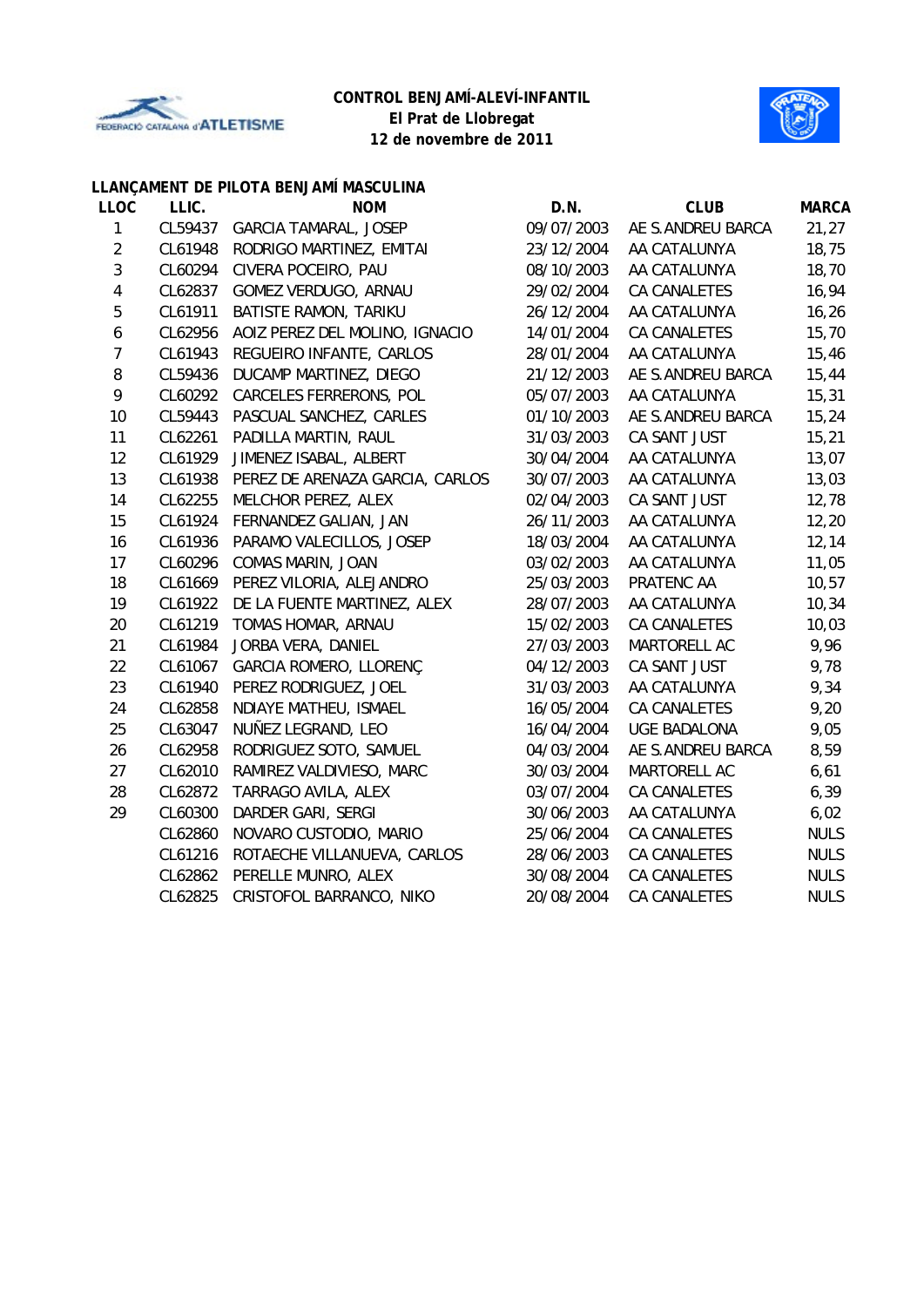



## **1000 METRES LLISOS BENJAMÍ FEMENÍ**

|  |  | 1a. Sèrie |
|--|--|-----------|
|--|--|-----------|

| <b>LLOC</b>    | LLIC.   | <b>NOM</b>                 | D.N.       | <b>CLUB</b>  | <b>MARCA</b> |
|----------------|---------|----------------------------|------------|--------------|--------------|
| 1              | CL60313 | LAS HERAS RUPEREZ, CLARA   | 11/04/2003 | AA CATALUNYA | 4,02,6       |
| $\overline{2}$ | CL60342 | SERRANO MARULL, CLARA      | 02/04/2003 | AA CATALUNYA | 4, 10, 1     |
| 3              | CL61933 | MALET ARMENGOL, DUNA       | 03/07/2003 | AA CATALUNYA | 4,16,8       |
| 4              | CL62873 | TERUEL SUBIRATS, BERTA     | 03/03/2004 | CA CANALETES | 4, 17, 4     |
| 5              | CL60332 | PRATS POCH, CLARA          | 30/05/2003 | AA CATALUNYA | 4, 18, 1     |
| 6              | CL62818 | BARBA DIAZ, MIIRA          | 29/05/2004 | CA CANALETES | 4, 21, 1     |
| 7              | CL60309 | <b>GUMA BERRAR, NEREA</b>  | 10/06/2003 | AA CATALUNYA | 4,23,6       |
| 8              | CL61909 | ABELLO SIMON, MARINA       | 20/02/2004 | AA CATALUNYA | 4,25,9       |
| 9              | CL60319 | MENDEZ LOPEZ, EVA          | 18/07/2003 | AA CATALUNYA | 4, 35, 7     |
| 10             | CL61917 | CANTARELL DELGADO, LAIA    | 30/06/2004 | AA CATALUNYA | 4,44,4       |
| 11             | CL60337 | RODRIGUEZ SEGURA, ARIADNA  | 11/08/2003 | AA CATALUNYA | 4,49,4       |
| 12             | CL62863 | PEREZ GARCIA, LAURA        | 03/03/2004 | CA CANALETES | 5,01,0       |
| 13             | CL61925 | <b>GARCIA ROVIRA, ELIA</b> | 24/07/2004 | AA CATALUNYA | 5,01,9       |
| 14             | CL61757 | ESPIGARES SALINAS, MIREIA  | 05/06/2003 | PRATENC AA   | 5,06,4       |
| 15             | CL62823 | CODINA COSTA, JOANA        | 01/11/2004 | CA CANALETES | 5, 14, 1     |
| 16             | CL62861 | PALAZUELO ADROVER, BERTA   | 10/05/2004 | CA CANALETES | 5,32,5       |
| 17             | CL61946 | RINCON LOPERA, ALBA        | 26/08/2003 | AA CATALUNYA | 5, 38, 4     |
| 2a. Sèrie      |         |                            |            |              |              |
| <b>LLOC</b>    | LLIC.   | <b>NOM</b>                 | D.N.       | <b>CLUB</b>  | <b>MARCA</b> |
| 1              | CL59899 | MARTINEZ FERNANDEZ, ONA    | 14/04/2003 | CA SANT JUST | 4,18,7       |
| $\overline{2}$ | CL59901 | MIRANDA MEDINA, LUCIA      | 09/07/2003 | CA SANT JUST | 4, 20, 1     |

| CL59901 | MIRANDA MEDINA, LUCIA       | 09/07/2003 | CA SANT JUST           | 4, 20, 1 |
|---------|-----------------------------|------------|------------------------|----------|
| CL62258 | MORENO GONZALEZ, RAQUEL     | 16/07/2004 | CA SANT JUST           | 4,22,5   |
| CL61091 | DALMAU CLOTET, GINA         | 01/10/2003 | <b>AVINENT MANRESA</b> | 4,29,6   |
| CL62771 | PEREZ GARCIA, SARA          | 04/05/2003 | CE UNIVERSITARI        | 4,30,9   |
| CL59442 | PAÑELLA HERMENS, ANNA       | 09/04/2003 | AE S.ANDREU BARCA      | 4,31,2   |
| CL62945 | RUIZ HERNANDEZ, ALBA        | 22/03/2004 | CA NOU BARRIS          | 4, 35, 3 |
| CL63050 | ROSA FERRER, CLAUDIA        | 18/10/2004 | <b>UGE BADALONA</b>    | 4,41,4   |
| CL59445 | PERALTA CORTES, MIREIA      | 16/09/2003 | AE S.ANDREU BARCA      | 4,42,0   |
| CL60731 | SANCHEZ MARTINEZ, MERITXELL | 27/06/2003 | <b>CA NOU BARRIS</b>   | 4,42,7   |
| CL62040 | GONZALEZ SEGURA, VIOLETA    | 28/06/2003 | AE S.ANDREU BARCA      | 4,49,4   |
| CL62896 | ANTON RODRIGUEZ, SARA       | 19/07/2003 | <b>MARTORELL AC</b>    | 5,01,4   |
| CL61169 | SANCHEZ NOVENSA, ASHA       | 13/05/2004 | CORNELLÀ AT.           | 5,02,8   |
| CL62936 | MUAKUKU EÑESO, IGAMBO       | 27/09/2004 | CA NOU BARRIS          | 5,05,4   |
| CL61964 | CID GES, JULIA              | 18/07/2003 | MARTORELL AC           | 5,07,4   |
| CL62250 | HERNANDEZ GARCIA, ANA       | 27/01/2003 | CA SANT JUST           | 5,20,6   |
| CL62923 | DE LA HOZ GARCIA, LARA      | 05/04/2004 | <b>CA NOU BARRIS</b>   | 5, 24, 2 |
| CL63046 | NAVARRO PADILLA, ABRIL      | 17/09/2004 | <b>UGE BADALONA</b>    | 5,32,8   |
|         |                             |            |                        |          |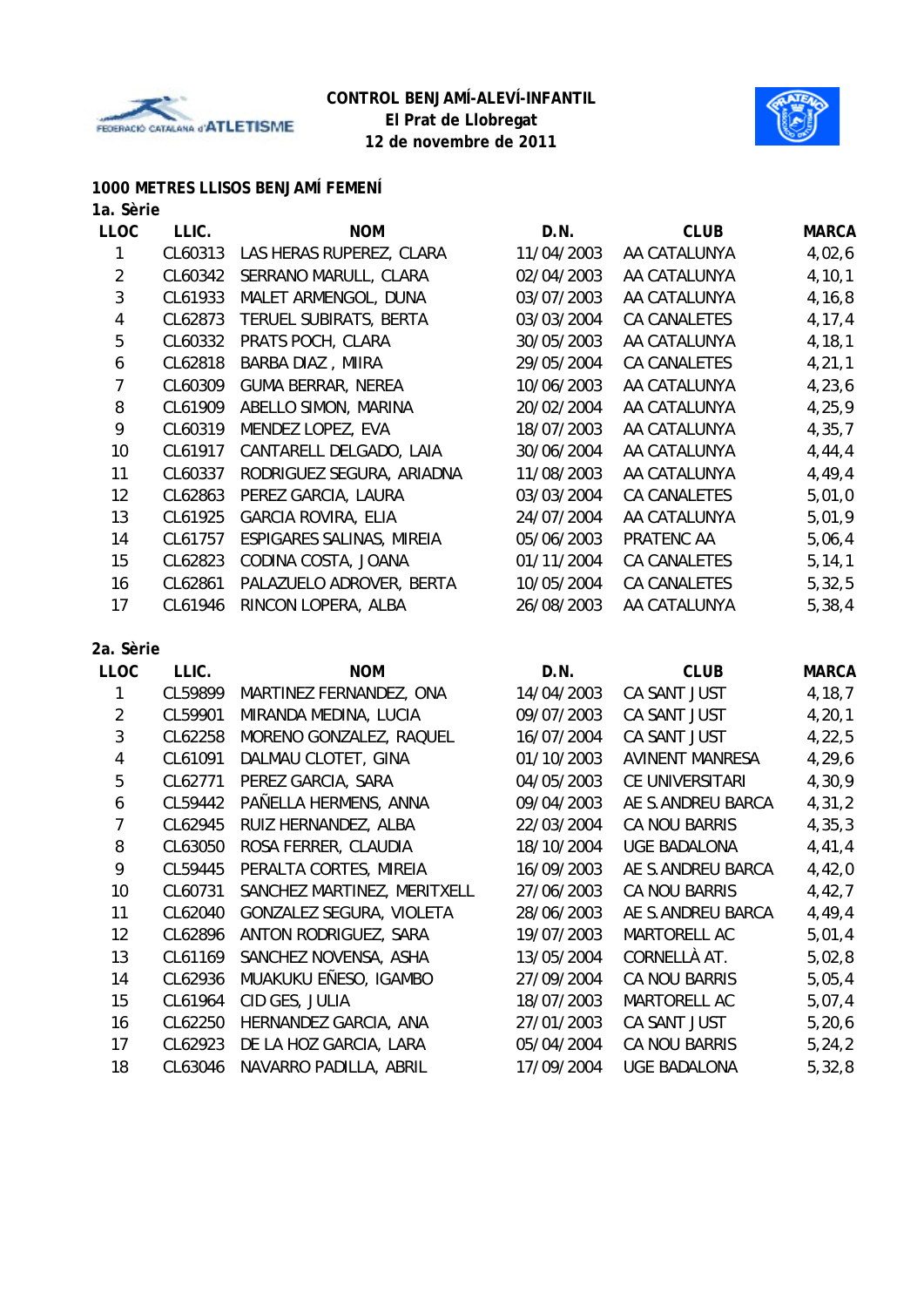



### **SALT DE LLARGADA BENJAMÍ FEMENINA**

| <b>LLOC</b>    | LLIC.   | <b>NOM</b>                  | D.N.       | <b>CLUB</b>            | <b>MARCA</b> |
|----------------|---------|-----------------------------|------------|------------------------|--------------|
| 1              | CL60309 | <b>GUMA BERRAR, NEREA</b>   | 10/06/2003 | AA CATALUNYA           | 2,85         |
| $\overline{2}$ | CL61933 | MALET ARMENGOL, DUNA        | 03/07/2003 | AA CATALUNYA           | 2,79         |
| 3              | CL60332 | PRATS POCH, CLARA           | 30/05/2003 | AA CATALUNYA           | 2,75         |
| 4              | CL62771 | PEREZ GARCIA, SARA          | 04/05/2003 | CE UNIVERSITARI        | 2,69         |
| 5              | CL60313 | LAS HERAS RUPEREZ, CLARA    | 11/04/2003 | AA CATALUNYA           | 2,58         |
| 6              | CL61909 | ABELLO SIMON, MARINA        | 20/02/2004 | AA CATALUNYA           | 2,54         |
| 7              | CL53449 | ROSA FERRER, CLARA ISABEL   | 19/09/2000 | <b>UGE BADALONA</b>    | 2,51         |
| 8              | CL62945 | RUIZ HERNANDEZ, ALBA        | 22/03/2004 | CA NOU BARRIS          | 2,34         |
| 9              | CL59899 | MARTINEZ FERNANDEZ, ONA     | 14/04/2003 | CA SANT JUST           | 2,34         |
| 10             | CL59901 | MIRANDA MEDINA, LUCIA       | 09/07/2003 | CA SANT JUST           | 2,32         |
| 11             | CL62818 | BARBA DIAZ, MIIRA           | 29/05/2004 | CA CANALETES           | 2,28         |
| 12             | CL61757 | ESPIGARES SALINAS, MIREIA   | 05/06/2003 | PRATENC AA             | 2,25         |
| 13             | CL60342 | SERRANO MARULL, CLARA       | 02/04/2003 | AA CATALUNYA           | 2,24         |
| 14             | CL62936 | MUAKUKU EÑESO, IGAMBO       | 27/09/2004 | CA NOU BARRIS          | 2,15         |
| 15             | CL62258 | MORENO GONZALEZ, RAQUEL     | 16/07/2004 | CA SANT JUST           | 2,15         |
| 16             | CL60731 | SANCHEZ MARTINEZ, MERITXELL | 27/06/2003 | <b>CA NOU BARRIS</b>   | 2,14         |
| 17             | CL61964 | CID GES, JULIA              | 18/07/2003 | MARTORELL AC           | 2,12         |
| 18             | CL60319 | MENDEZ LOPEZ, EVA           | 18/07/2003 | AA CATALUNYA           | 2,12         |
| 19             | CL62823 | CODINA COSTA, JOANA         | 01/11/2004 | <b>CA CANALETES</b>    | 2,07         |
| 20             | CL60337 | RODRIGUEZ SEGURA, ARIADNA   | 11/08/2003 | AA CATALUNYA           | 2,01         |
| 21             | CL59442 | PAÑELLA HERMENS, ANNA       | 09/04/2003 | AE S.ANDREU BARCA      | 1,97         |
| 22             | CL61169 | SANCHEZ NOVENSA, ASHA       | 13/05/2004 | CORNELLÀ AT.           | 1,95         |
| 23             | CL63046 | NAVARRO PADILLA, ABRIL      | 17/09/2004 | <b>UGE BADALONA</b>    | 1,93         |
| 24             | CL61925 | <b>GARCIA ROVIRA, ELIA</b>  | 24/07/2004 | AA CATALUNYA           | 1,90         |
| 25             | CL62040 | GONZALEZ SEGURA, VIOLETA    | 28/06/2003 | AE S.ANDREU BARCA      | 1,88         |
| 26             | CL62863 | PEREZ GARCIA, LAURA         | 03/03/2004 | CA CANALETES           | 1,85         |
| 27             | CL61091 | DALMAU CLOTET, GINA         | 01/10/2003 | <b>AVINENT MANRESA</b> | 1,85         |
| 28             | CL62861 | PALAZUELO ADROVER, BERTA    | 10/05/2004 | <b>CA CANALETES</b>    | 1,85         |
| 29             | CL59445 | PERALTA CORTES, MIREIA      | 16/09/2003 | AE S.ANDREU BARCA      | 1,82         |
| 30             | CL62896 | ANTON RODRIGUEZ, SARA       | 19/07/2003 | MARTORELL AC           | 1,76         |
| 31             | CL61946 | RINCON LOPERA, ALBA         | 26/08/2003 | AA CATALUNYA           | 1,71         |
| 32             | CL61917 | CANTARELL DELGADO, LAIA     | 30/06/2004 | AA CATALUNYA           | 1,71         |
| 33             | CL62038 | <b>GOMEZ MOLINA, NURIA</b>  | 02/06/2003 | AE S.ANDREU BARCA      | 1,63         |
| 34             | CL61914 | BRONCANO SOPENA, RUTH       | 22/11/2004 | AA CATALUNYA           | 1,63         |
| 35             | CL62957 | PORTA PALOMINO, CARLA       | 04/09/2003 | AE S.ANDREU BARCA      | 1,51         |
| 36             | CL62250 | HERNANDEZ GARCIA, ANA       | 27/01/2003 | CA SANT JUST           | 1,48         |